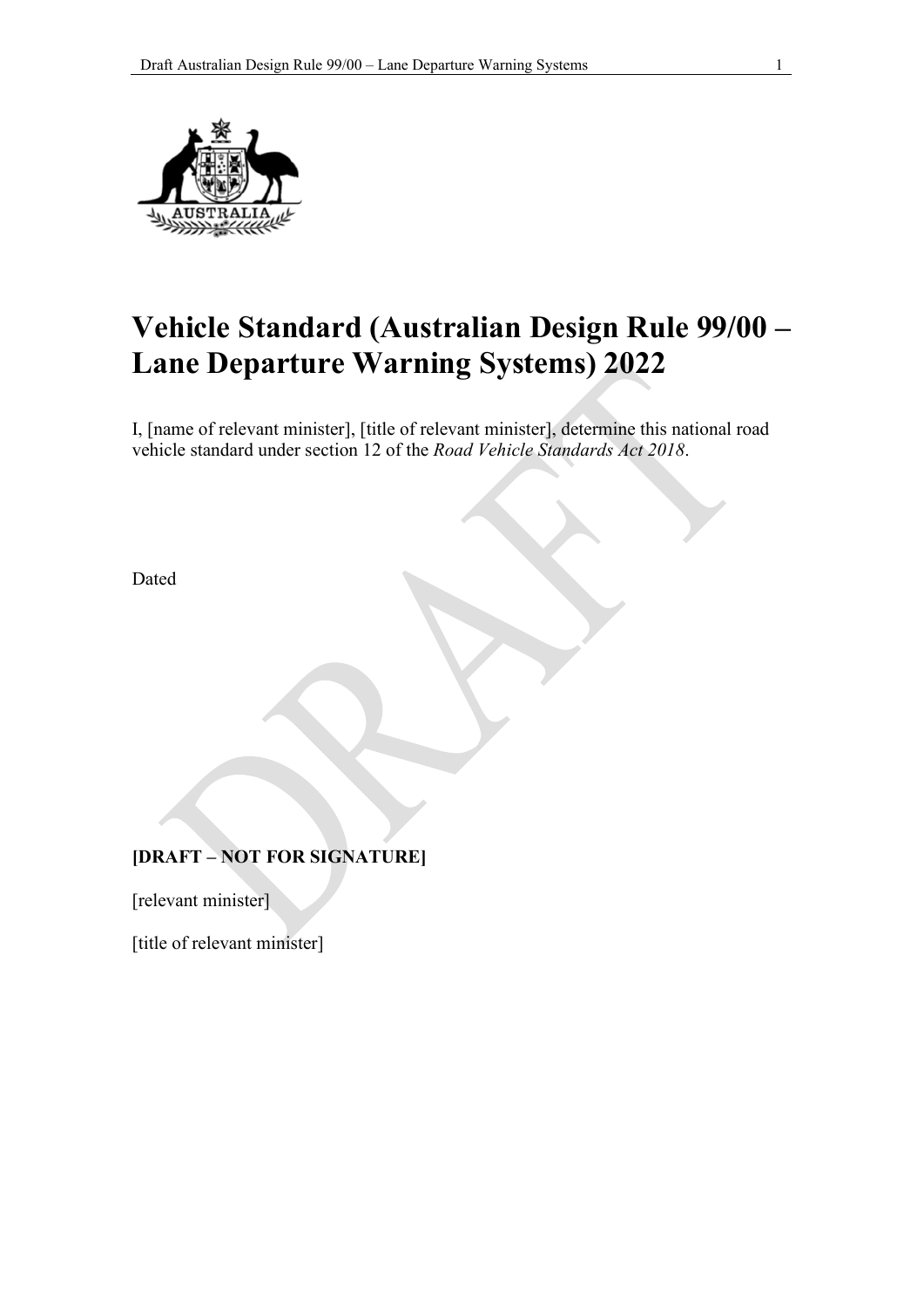# **CONTENTS**

| 5. |  |
|----|--|
|    |  |
|    |  |
|    |  |
|    |  |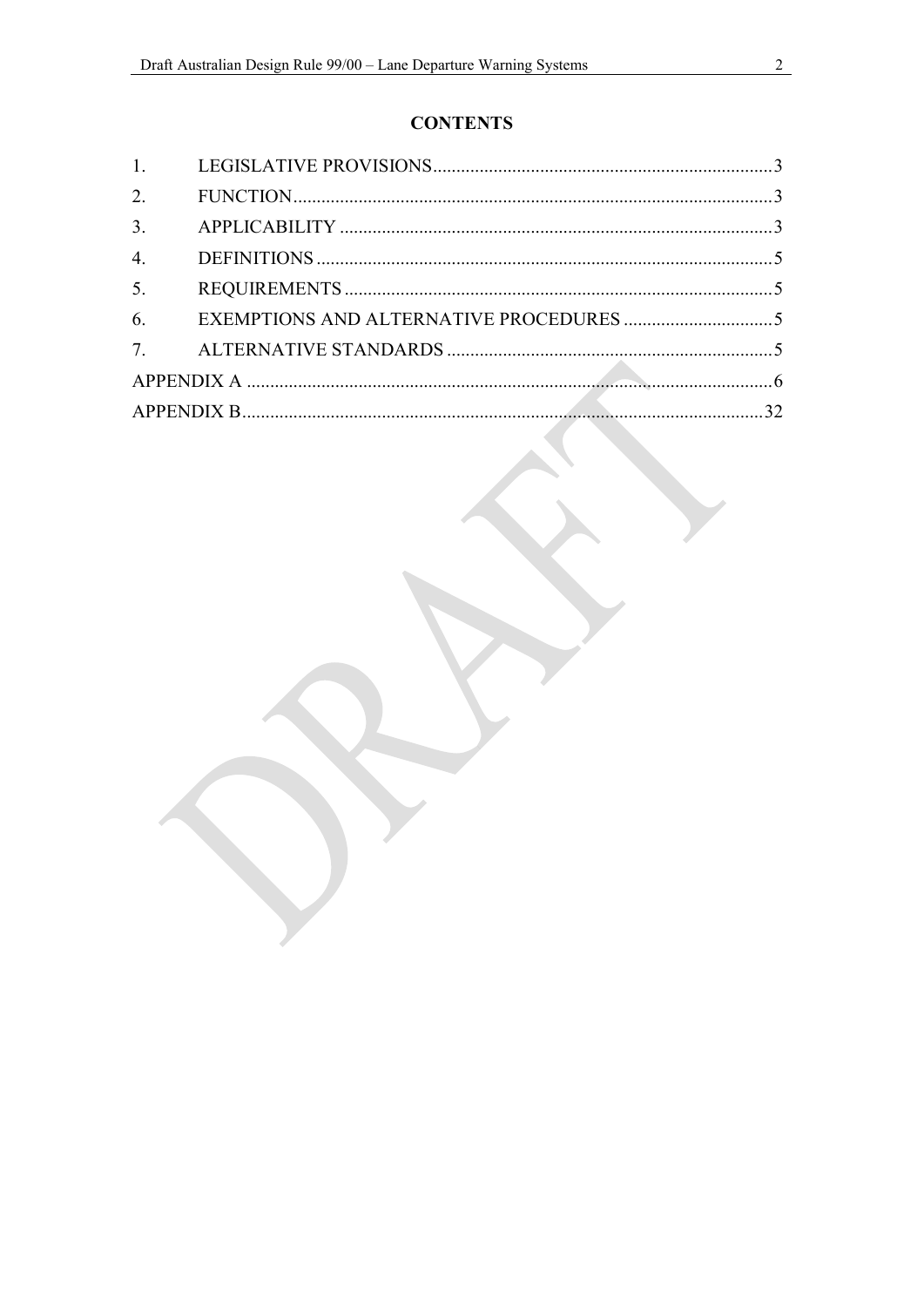#### **1. LEGISLATIVE PROVISIONS**

- 1.1. Name of Standard
- 1.1.1. This standard is the Vehicle Standard (Lane Departure Warning Systems) 2021.
- 1.1.2. This standard may also be cited as the Australian Design Rule 99/00 Lane Departure Warning Systems, the Australian Design Rule 99/00, or ADR 99/00.
- 1.2. Commencement
- 1.2.1. This standard commences on the day after it is registered.

#### **2. FUNCTION**

2.1. The function of this vehicle standard is to specify requirements for Lane Departure Warning Systems fitted to omnibuses, and to goods vehicles over 3.5 tonnes *'Gross Vehicle Mass'*, to warn a distracted or drowsy driver if the vehicle is unintentionally drifting out of its travel lane.

### **3. APPLICABILITY**

- 3.1. This vehicle standard applies from the date it commences (refer clause 1.2.1 above) to sub-category NB2 and category NC vehicles, with an *'Overall Width'* exceeding 2.5 m.
- 3.2. Notwithstanding clause 3.1 above, a goods vehicle over 4.5 tonnes *'Gross Vehicle Mass'* with an *'Overall Width'* exceeding 2.5 m is not required to comply with this vehicle standard if it:
	- (a) has four or more *'Axles'*; or
	- (b) is 'designed for off-road use', according to the applicable definition in Appendix B of this standard.
- 3.3. This vehicle standard applies to category MD, ME, NB and NC vehicles, from the dates set out in clauses 3.3.1 and 3.3.2.
- 3.3.1. [1 November 2024] for all new model vehicles.
- 3.3.2. [1 November 2026] for all vehicles.
- 3.4. For the purposes of clause 3.3.1 above, a "new model" is a vehicle model first produced with a *"date of manufacture"* on or after the date in that clause.

#### 3.2.2.3.4.1.

- 3.3. This vehicle standard is optional for:
	- ( ) category MD and ME vehicles;
	- ( ) sub-category NB1 vehicles;
	- ( ) sub-category NB2 and category NC vehicles, with an *'Overall Width'* not exceeding 2.5 m; and
	- ( ) sub-category NB2 and category NC vehicles, satisfying either of the criteria in parts (a) or (b) of clause 3.2 above.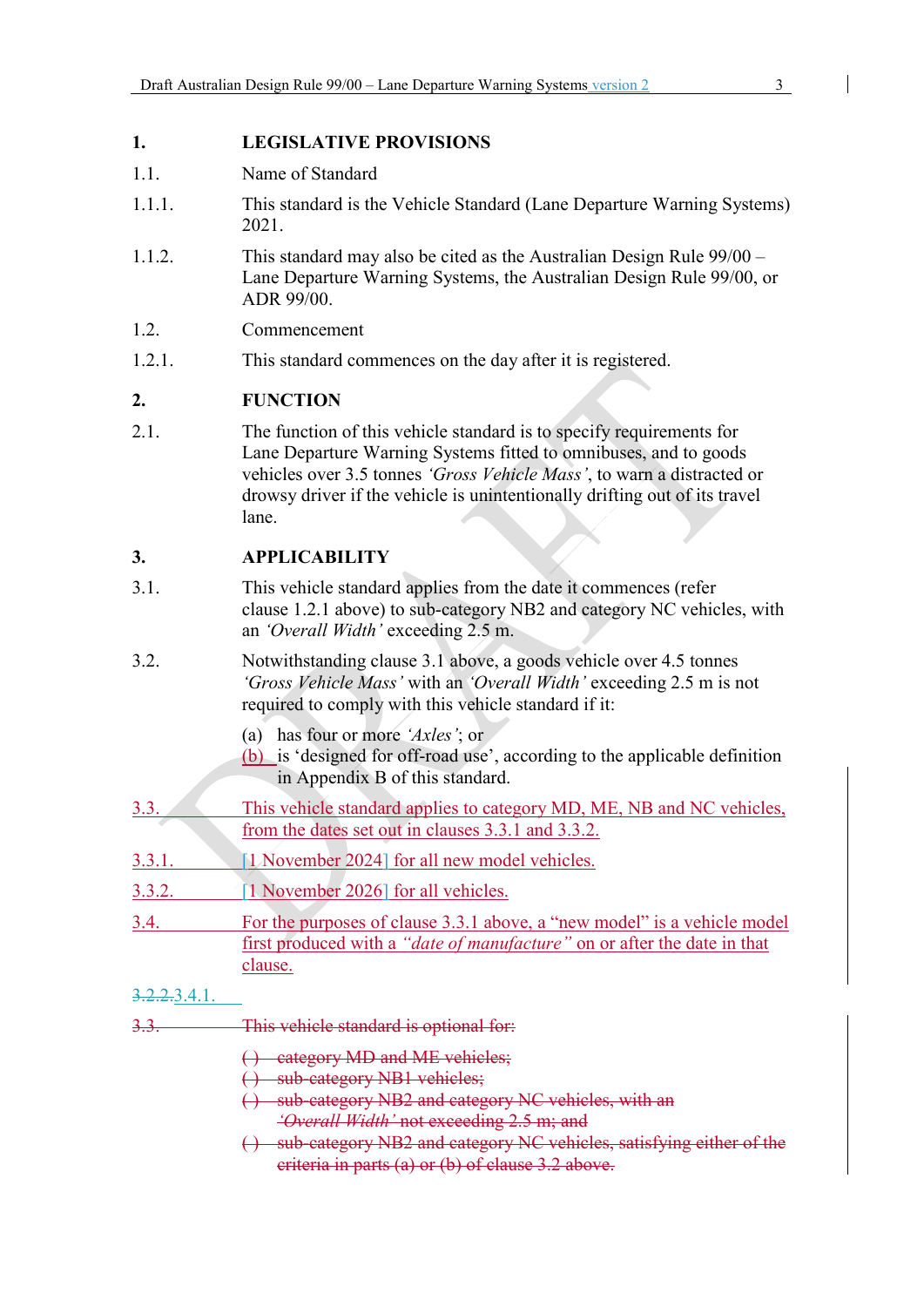|                                                  | <b>ADR</b><br>Category | <b>UN</b><br>Category | Manufactured on                                          | Acceptable         |
|--------------------------------------------------|------------------------|-----------------------|----------------------------------------------------------|--------------------|
| <b>Vehicle Category</b>                          | Code                   | Code*                 | or After                                                 | <b>Prior Rules</b> |
| Moped 2 wheels                                   | LA                     | L1                    | Not Applicable                                           |                    |
| Moped 3 wheels                                   | LB                     | L2                    | Not Applicable                                           |                    |
| Motor cycle                                      | LC                     | L <sub>3</sub>        | Not Applicable                                           |                    |
| Motor cycle and sidecar                          | LD                     | L4                    | Not Applicable                                           |                    |
| Motor tricycle                                   | LE                     | L <sub>5</sub>        |                                                          |                    |
|                                                  | <b>LEM</b>             |                       | Not Applicable                                           |                    |
|                                                  | <b>LEP</b>             |                       | Not Applicable                                           |                    |
|                                                  | <b>LEG</b>             |                       | Not Applicable                                           |                    |
| Passenger car                                    | MA                     | M1                    | Not Applicable                                           |                    |
| Forward-control passenger vehicle                | MB                     | M1                    | Not Applicable                                           |                    |
| Off-road passenger vehicle                       | MC                     | M1                    | Not Applicable                                           |                    |
| Light omnibus                                    | MD                     | M <sub>2</sub>        |                                                          |                    |
| up to 3.5 tonnes ' $GVM$ ' and up<br>to 12 seats | MD1                    |                       | [1 November<br>2024]See clause 3.3                       | Nil                |
| up to 3.5 tonnes 'GVM' and<br>more than 12 seats | MD2                    |                       | [1 November]<br>2024]See clause 3.3                      | Nil                |
| over 3.5 tonnes and up to 4.5<br>tonnes 'GVM'    | MD3                    |                       | [1 November<br>2024]See clause 3.3                       | Nil                |
| over 4.5 tonnes and up to 5<br>tonnes 'GVM'      | MD4                    |                       | [1 November<br>2024]See clause 3.3                       | Nil                |
| Heavy omnibus                                    | ME                     | M <sub>3</sub>        | [1 November<br>2024]See clause 3.3                       | Nil                |
| Light goods vehicle                              | <b>NA</b>              | N1                    | Not Applicable                                           |                    |
| Medium goods vehicle                             | NB                     | N <sub>2</sub>        |                                                          |                    |
| over 3.5 tonnes up to 4.5 tonnes<br>'GVM'        | NB1                    |                       | [1 November<br>2024]See clause 3.3                       | Nil                |
| over 4.5 tonnes up to 12 tonnes<br>'GVM'         | N <sub>B2</sub>        |                       | [1 November 2024]<br>See clauses<br>$3.1 + 6.3.3$        | Nil                |
| Heavy goods vehicle                              | NC                     | N <sub>3</sub>        | [1 November<br>2024]See clauses<br>$3.1 \text{ to } 3.3$ | Nil                |
| Very light trailer                               | <b>TA</b>              | O <sub>1</sub>        | Not Applicable                                           |                    |
| Light trailer                                    | TB                     | O <sub>2</sub>        | Not Applicable                                           |                    |
| Medium trailer                                   | TC                     | O <sub>3</sub>        | Not Applicable                                           |                    |
| Heavy trailer                                    | TD                     | O <sub>4</sub>        | Not Applicable                                           |                    |

# 3.8.3.5. Applicability Table

 $*$  The category code may also be in the format  $L_1$ ,  $L_2$ ,  $L_3$  etc.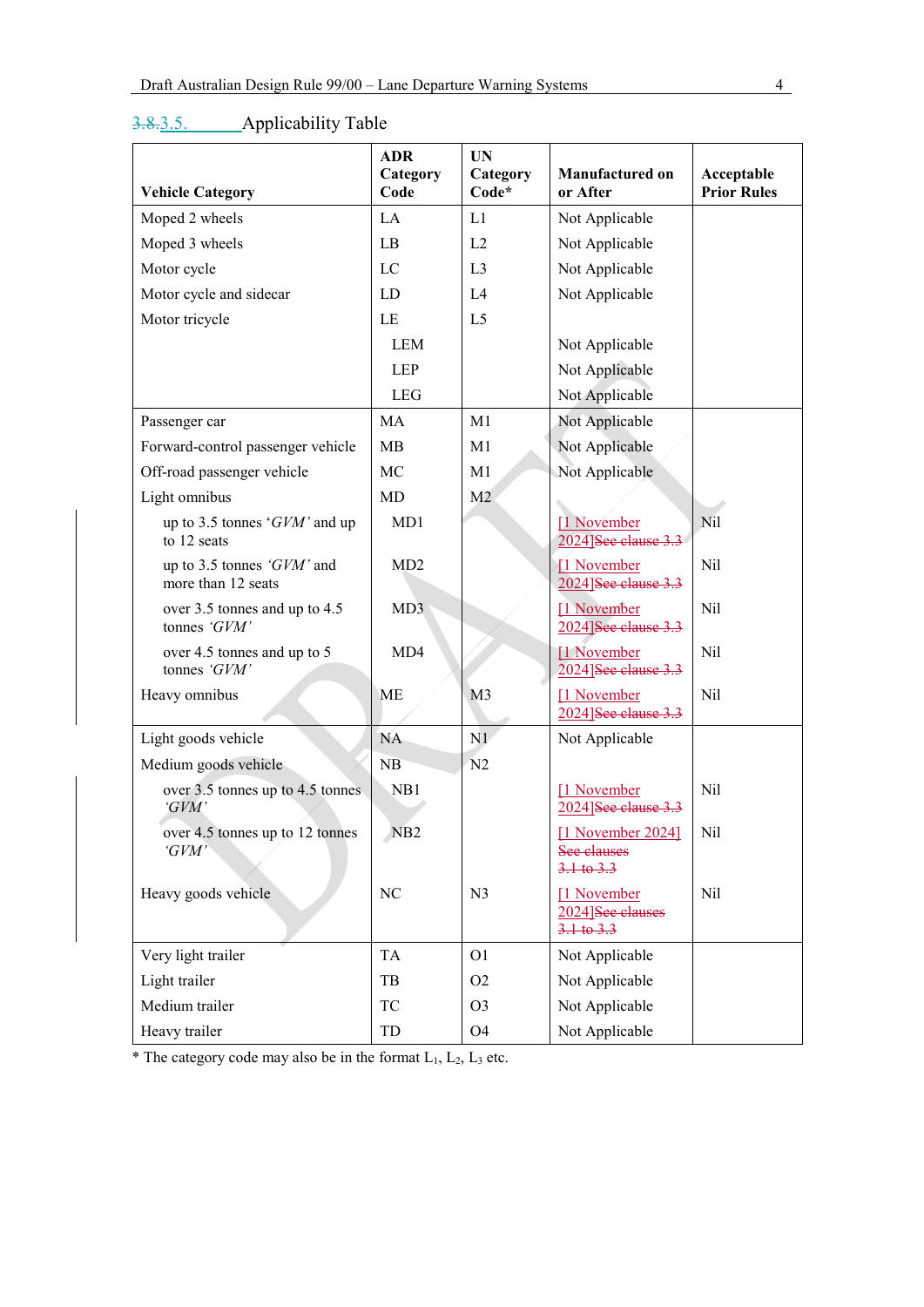### **4. DEFINITIONS**

- 4.1. For vehicle categories, definitions and meanings used in this standard, refer to:
- 4.1.1. Vehicle Standard (Australian Design Rule Definitions and Vehicle Categories) 2005;
- 4.1.2. Definitions in Appendix A of this standard or the alternative standard at clause 7; and
- 4.1.3. Definitions in Appendix B of this standard.

#### **5. REQUIREMENTS**

5.1. Vehicles must be equipped with a Lane Departure Warning System and meet the requirements of Appendix A, except as varied by Section 6 Exemptions and Alternative Procedures.

#### **6. EXEMPTIONS AND ALTERNATIVE PROCEDURES**

6.1. Compliance with the following parts, sections and annexes of Appendix A is not required for the purposes of this standard:

| Section 3  | Application for approval                               |
|------------|--------------------------------------------------------|
| Section 4  | Approval                                               |
| Section 7  | Modification of vehicle type and extension of approval |
| Section 8  | Conformity of production                               |
| Section 9  | Penalties for non-conformity of production             |
| Section 10 | Production definitively discontinued                   |
| Section 11 | Names and addresses of the Technical Services          |
|            | responsible for conducting approval tests and of Type  |
|            | <b>Approval Authorities</b>                            |
|            |                                                        |

#### **Annexes**

| Annex 1 | Communication                  |
|---------|--------------------------------|
| Annex 2 | Arrangements of approval marks |

6.2. In paragraph 6.2.3 of Appendix A, omit 'Annex 3 to this Regulation', substitute 'AS 1742.2-2009'.

### **7. ALTERNATIVE STANDARDS**

7.1. For vehicles equipped with a Lane Departure Warning System, the technical requirements of the United Nations Regulation No. 130 – UNIFORM PROVISIONS CONCERNING THE APPROVAL OF MOTOR VEHICLES WITH REGARD TO THE LANE DEPARTURE WARNING SYSTEM (LDWS), incorporating the 00 series of amendments, are deemed to be equivalent to the technical requirements of this standard.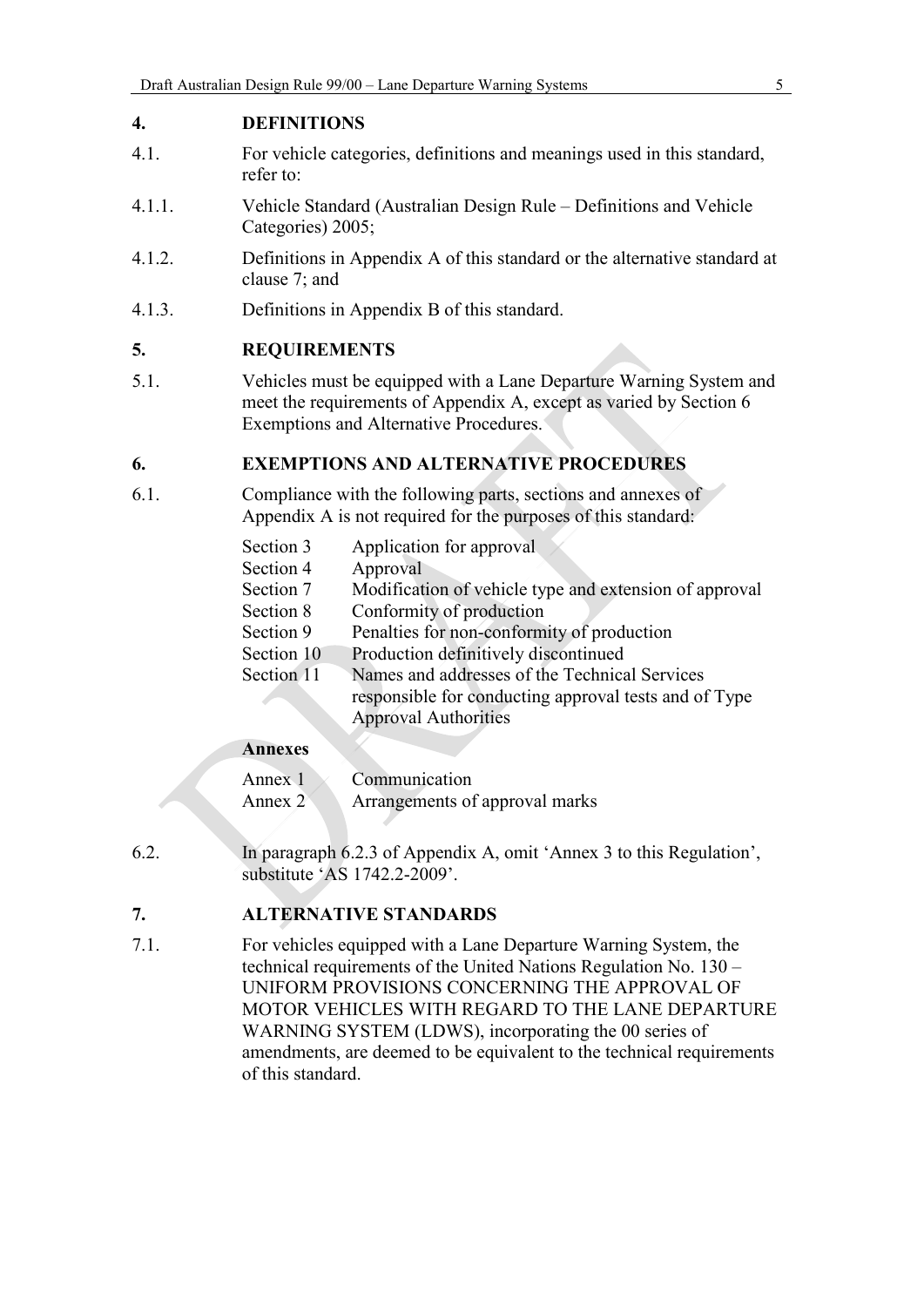#### **APPENDIX A**

#### **Agreement**

**Concerning the Adoption of Harmonized Technical United Nations Regulations for Wheeled Vehicles, Equipment and Parts which can be Fitted and/or be Used on Wheeled Vehicles and the Conditions for Reciprocal Recognition of Approvals Granted on the Basis of these United Nations Regulation[s\\*](#page-5-0)**

(Revision 3, including the amendments which entered into force on 14 September 2017)

**\_\_\_\_\_\_\_\_\_**

#### **Addendum: 129 – Regulation No. 130**

**Incorporating by the Department of Infrastructure, Transport, Regional Development and Communications, all valid text up to:**

The original version of the Regulation – Date of entry into force: 9 July 2013 Supplement 1 to the original version of the Regulation – Date of entry into force: 8 October 2016

**Uniform provisions concerning the approval of motor vehicles with regard to the Lane Departure Warning System (LDWS)**

<span id="page-5-0"></span>Former titles of the Agreement:

Agreement concerning the Adoption of Uniform Conditions of Approval and Reciprocal Recognition of Approval for Motor Vehicle Equipment and Parts, done at Geneva on 20 March 1958 (original version); Agreement concerning the Adoption of Uniform Technical Prescriptions for Wheeled Vehicles, Equipment and Parts which can be Fitted and/or be Used on Wheeled Vehicles and the Conditions for Reciprocal Recognition of Approvals Granted on the Basis of these Prescriptions, done at Geneva on 5 October 1995 (Revision 2).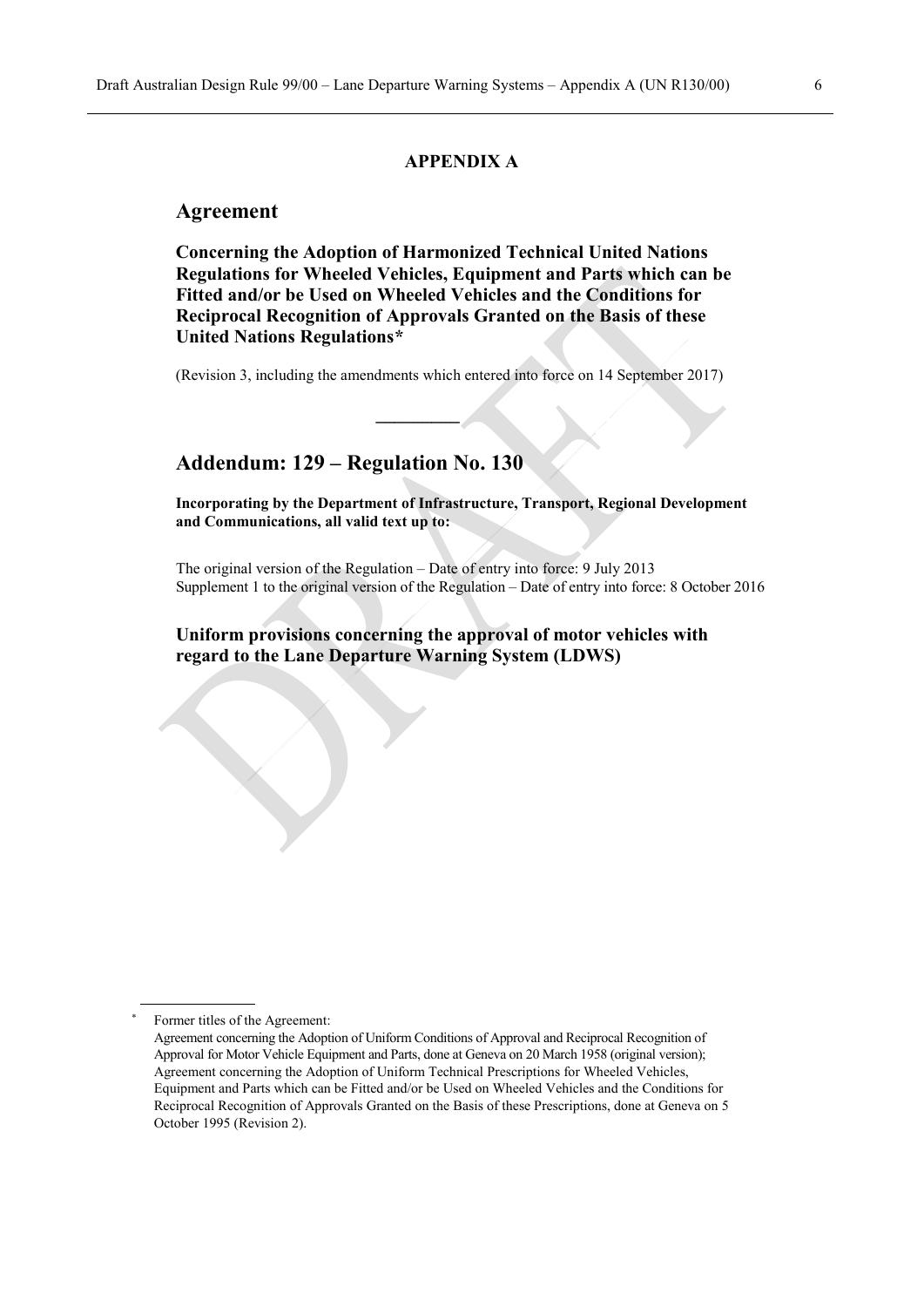# **UN Regulation No. 130**

# **Uniform provisions concerning the approval of motor vehicles with regard to the Lane Departure Warning System (LDWS)**

## Contents

|         |                                                                   | Page |
|---------|-------------------------------------------------------------------|------|
|         |                                                                   | - 8  |
|         |                                                                   |      |
|         |                                                                   |      |
|         |                                                                   |      |
|         |                                                                   | 10   |
|         |                                                                   |      |
|         |                                                                   |      |
|         |                                                                   |      |
|         |                                                                   |      |
|         |                                                                   |      |
|         |                                                                   |      |
|         | 11. Names and addresses of the Technical Services responsible for |      |
| Annexes |                                                                   |      |
|         |                                                                   |      |
|         | 2                                                                 |      |
|         | 3                                                                 |      |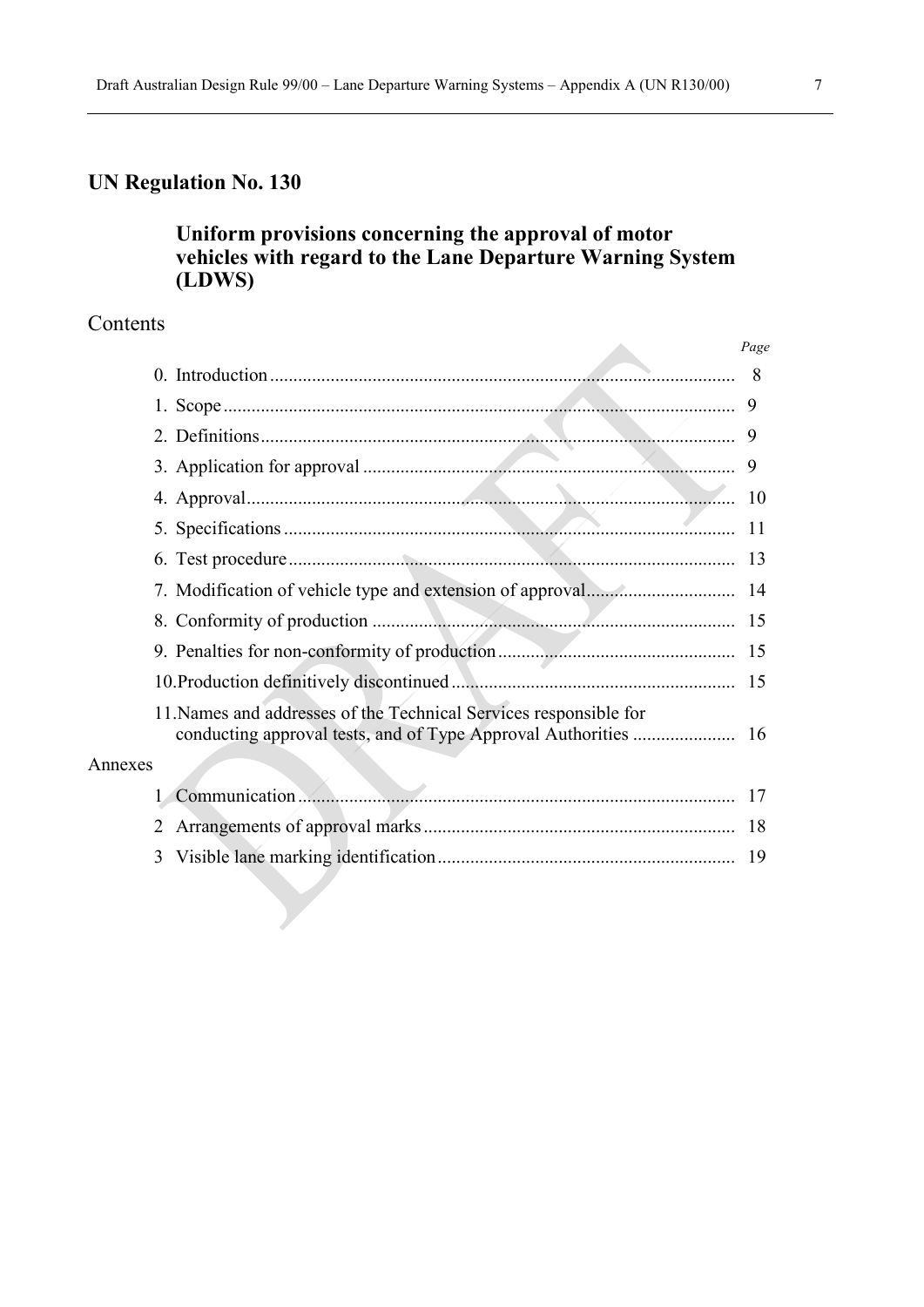The intention of this Regulation is to establish uniform provisions for Lane Departure Warning Systems (LDWS) fitted to motor vehicles of the categories  $M_2$ ,  $M_3$ ,  $N_2$  and  $N_3$ <sup>[1](#page-7-0)</sup> primarily used under highway conditions.

These vehicle categories will benefit from the fitment of a LDWS, especially in the field of monotonous driving situations. The benefit of such system installation is to support a distracted or drowsy driver by warning if the vehicle is unintentionally leaving the lane.

While, in general, those vehicle categories will benefit from the fitment of a LDWS, there are subgroups where the benefit is rather uncertain because they are primarily used in other conditions than highway conditions (e.g. buses with standing passengers i.e. Classes I, II and A, off-road vehicles<sup>1</sup>, construction vehicles, special purpose vehicles, etc.). Regardless from the benefit, there are other subgroups where the installation of LDWS would be technically difficult (e.g. on vehicles equipped with split windshields, asymmetrical cabs, windshield of high thickness, front hood vehicles, vehicles with front mounted equipment, etc.).

The system shall automatically detect unintentional drift of the vehicle out of its travel lane and warn the driver.

The system shall provide a warning, so that an inattentive driver is made aware of a critical situation.

The Regulation cannot include all the traffic conditions and infrastructure features in the type-approval process. Actual conditions and features in the real world should not result in false warnings to the extent that they encourage the driver to switch the system off.

<span id="page-7-0"></span><sup>&</sup>lt;sup>1</sup> As defined in the Consolidated Resolution on the Construction of Vehicles (R.E.3.), document ECE/TRANS/WP.29/78/Rev.4, para. 2 www.unece.org/trans/main/wp29/wp29wgs/wp29gen/wp29resolutions.html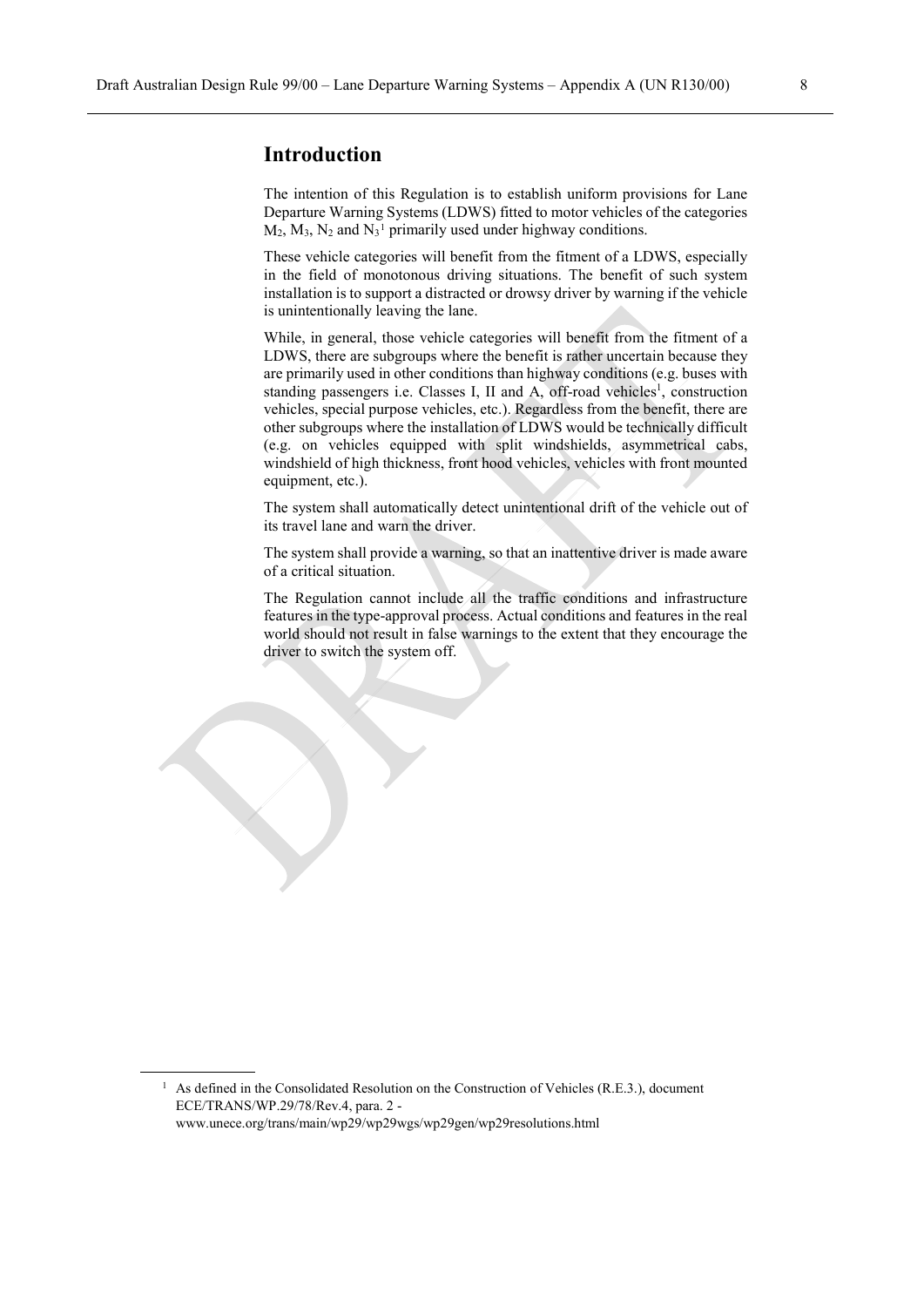#### **1. Scope**

This Regulation applies to the lane departure warning system of vehicles of categories  $M_2$  $M_2$ ,  $N_2$ ,  $M_3$  and  $N_3$ .<sup>2</sup>

#### **2. Definitions**

For the purposes of this Regulation:

- 2.1. "*Approval of a vehicle type*" means the full procedure whereby a Contracting Party to the Agreement certifies that a vehicle type meets the technical requirements of this Regulation;
- 2.2. "*Vehicle type with regard to its Lane Departure Warning System*" means a category of vehicles which do not differ in such essential respects as:
	- (a) The manufacturer's trade name or mark;
	- (b) Vehicle features which significantly influence the performances of the Lane Departure Warning System;
	- (c) The type and design of the Lane Departure Warning System;
- 2.3. "*Lane Departure Warning System (LDWS)*" means a system to warn the driver of an unintentional drift of the vehicle out of its travel lane;
- 2.4. "*Lane*" means one of the longitudinal strips into which a roadway is divided (as shown in Annex 3);
- 2.5. "*Visible lane marking*" means delineators intentionally placed on the borderline of the lane that are directly visible by the driver while driving (e.g. not covered by snow, etc.);
- 2.6. "*Rate of departure*" means the subject vehicle's approach velocity at a right angle to the visible lane marking at the warning issue point;
- 2.7. "*Common space*" means an area on which two or more information functions (e.g. symbols) may be displayed, but not simultaneously.

#### **3. Application for approval**

- 3.1. The application for approval of a vehicle type with regard to the LDWS shall be submitted by the vehicle manufacturer or by his authorized representative.
- 3.2. It shall be accompanied by the documents mentioned below in triplicate and include the following particular:
- 3.2.1. A description of the vehicle type with regard to the items mentioned in paragraph 5. below, together with dimensional drawings and the documentation as referred to in paragraphs 6.2.3.2. and 6.2.3.3. below. The numbers and/or symbols identifying the vehicle type shall be specified.

<span id="page-8-0"></span><sup>&</sup>lt;sup>2</sup> As defined in section 2 of the Consolidated Resolution on the Construction of Vehicles (R.E.3) (document TRANS/WP.29/78/Rev.2, para.2) [www.unece.org/trans/main/wp29/wp29wgs/wp29gen/wp29resolutions.html](http://www.unece.org/trans/main/wp29/wp29wgs/wp29gen/wp29resolutions.html)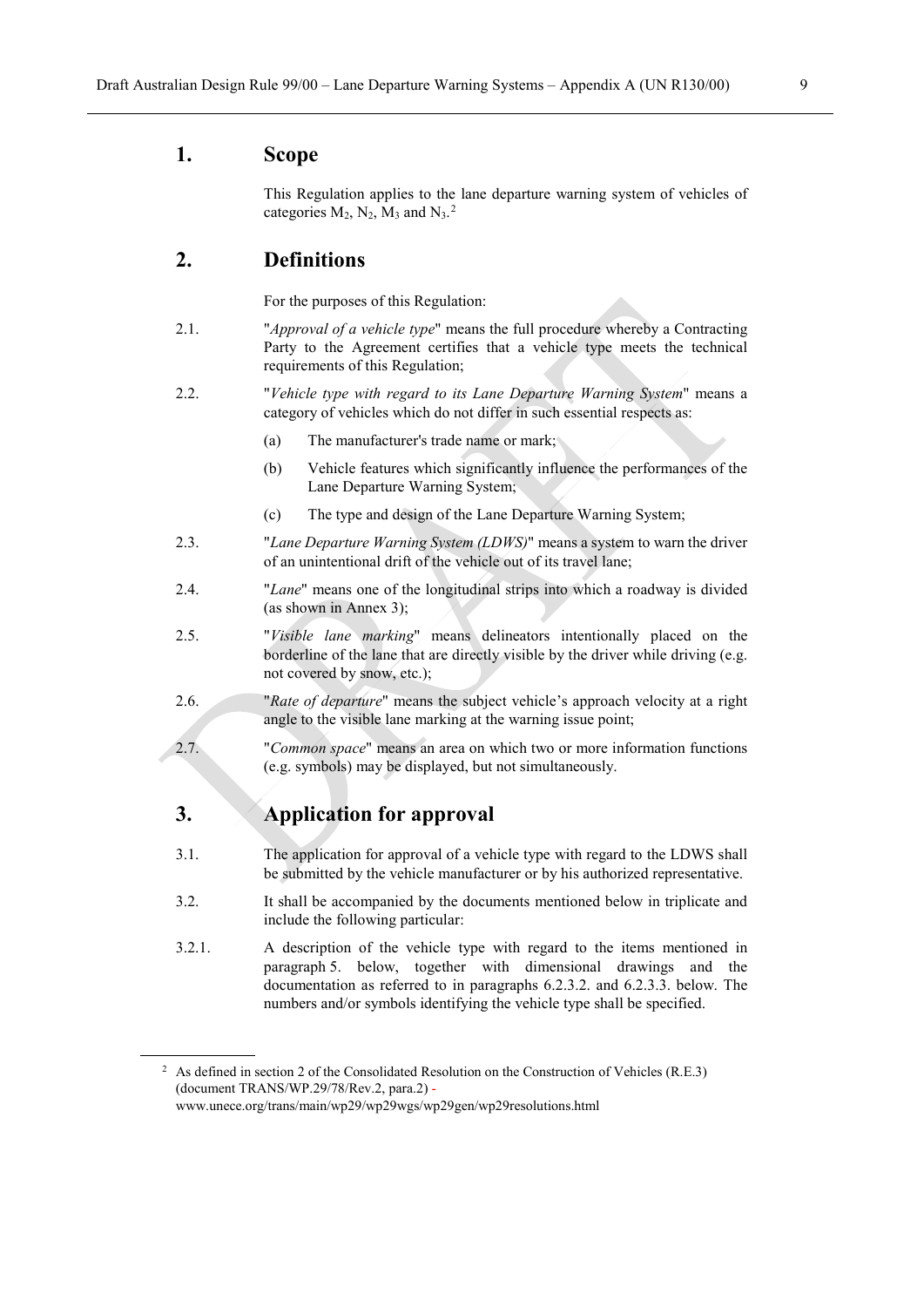3.3. A vehicle representative of the vehicle type to be approved shall be submitted to the Technical Service conducting the approval tests.

#### **4. Approval**

- 4.1. If the vehicle type submitted for approval pursuant to this Regulation meets the requirements of paragraph 5. below, approval of that vehicle type shall be granted.
- 4.2. An approval number shall be assigned to each vehicle type approved; its first two digits (00 for the Regulation in its initial form) shall indicate the series of amendments incorporating the most recent major technical amendments made to the Regulation at the time of issue of the approval. The same Contracting Party shall not assign the same number to the same vehicle type equipped with another type of Lane Departure Warning System, or to another vehicle type.
- 4.3. Notice of approval or of refusal or withdrawal of approval pursuant to this Regulation shall be communicated to the Parties to the Agreement applying this Regulation by means of a form conforming to the model in Annex 1 and photographs and/or plans supplied by the applicant being in a format not exceeding A4 (210 x 297 mm), or folded to that format, and on an appropriate scale.
- 4.4. There shall be affixed, conspicuously and in a readily accessible place specified on the approval form, to every vehicle conforming to a vehicle type approved under this Regulation, an international approval mark conforming to the model described in Annex 2, consisting of:
- 4.4.1 A circle surrounding the letter "E" followed by the distinguishing number of the country which has granted approval; $3$
- 4.4.2. The number of this Regulation, followed by the letter "R", a dash and the approval number to the right of the circle prescribed in paragraph 4.4.1. above.
- 4.5. If the vehicle conforms to a vehicle type approved under one or more other Regulations annexed to the Agreement, in the country which has granted approval under this Regulation, the symbol prescribed in paragraph 4.4.1. above need not be repeated; in such a case, the Regulation and approval numbers and the additional symbols shall be placed in vertical columns to the right of the symbol prescribed in paragraph 4.4.1. above.
- 4.6. The approval mark shall be clearly legible and be indelible.
- 4.7. The approval mark shall be placed close to or on the vehicle data plate.

<span id="page-9-0"></span><sup>&</sup>lt;sup>3</sup> The distinguishing numbers of the Contracting Parties to the 1958 Agreement are reproduced in Annex 3 to the Consolidated Resolution on the Construction of Vehicles (R.E.3), document ECE/TRANS/WP.29/78/Rev.2/Amend.3 www.unece.org/trans/main/wp29/wp29wgs/wp29gen/wp29resolutions.html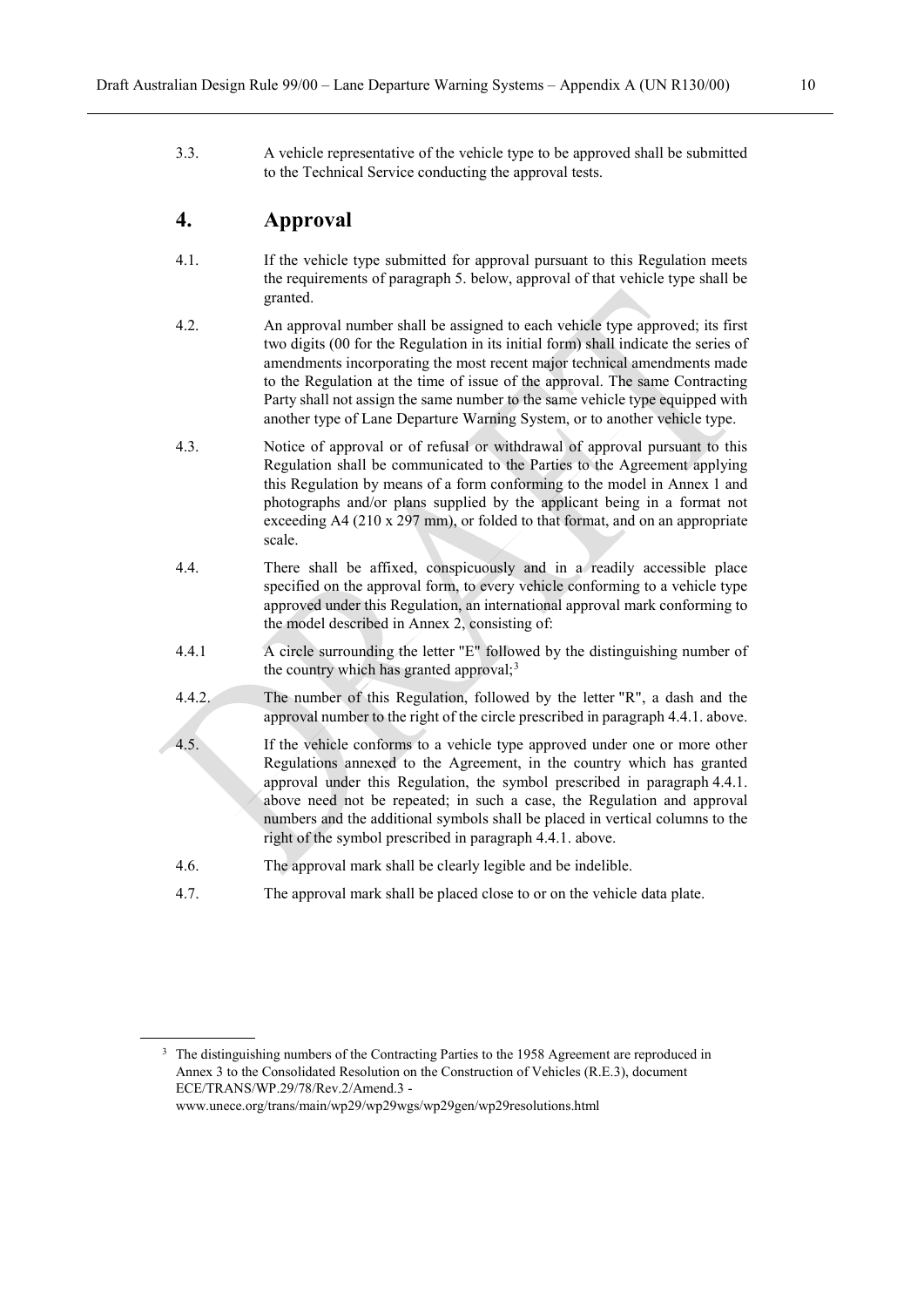#### **5. Specifications**

#### 5.1. General

- 5.1.1. Any vehicle fitted with a LDWS complying with the definition of paragraph 2.3. above shall meet the requirements contained in paragraphs 5.1 to 5.5. of this Regulation.
- 5.1.2. The effectiveness of LDWS shall not be adversely affected by magnetic or electrical fields. This shall be demonstrated by fulfilling the technical requirements and respecting the transitional provisions of Regulation No. 10 by applying:

(a) The 03 series of amendments for vehicles without a coupling system for charging the Rechargeable Energy Storage System (traction batteries);

(b) The 04 series of amendments for vehicles with a coupling system for charging the Rechargeable Energy Storage System (traction batteries).

- 5.2. Performance requirements
- 5.2.1. Whenever the system is active, as specified in paragraph 5.2.3. below, the LDWS shall warn the driver if the vehicle crosses over a visible lane marking for the lane in which it is running, on a road with a directional form that varies between straight and a curve having an inner lane marking with a minimum radius of 250 m, when there has been no purposeful demand to do so. Specifically:
- 5.2.1.1. It shall provide the driver with the warning specified in paragraph 5.4.1. below when tested in accordance with the provisions of paragraph 6.5. below (departure warning test) and with lane markings as specified in paragraph 6.2.3. below.
- 5.2.1.2. The warning mentioned in paragraph 5.2.1. above may be suppressed when there is a driver action which indicates an intention to depart from the lane.
- 5.2.2. The system shall also provide the driver with the warning specified in paragraph 5.4.2. below when tested in accordance with the provisions of paragraph 6.6. below (failure detection test). The signal shall be constant.
- 5.2.3. The LDWS shall be active at least at vehicle speeds above 60 km/h, unless manually deactivated as per paragraph 5.3. below.
- 5.3. If a vehicle is equipped with a means to deactivate the LDWS function, the following conditions shall apply as appropriate:
- 5.3.1. The LDWS function shall be automatically reinstated at the initiation of each new ignition "on" (run) cycle.
- 5.3.2. A constant optical warning signal shall inform the driver that the LDWS function has been deactivated. The yellow warning signal specified in paragraph 5.4.2. below may be used for this purpose.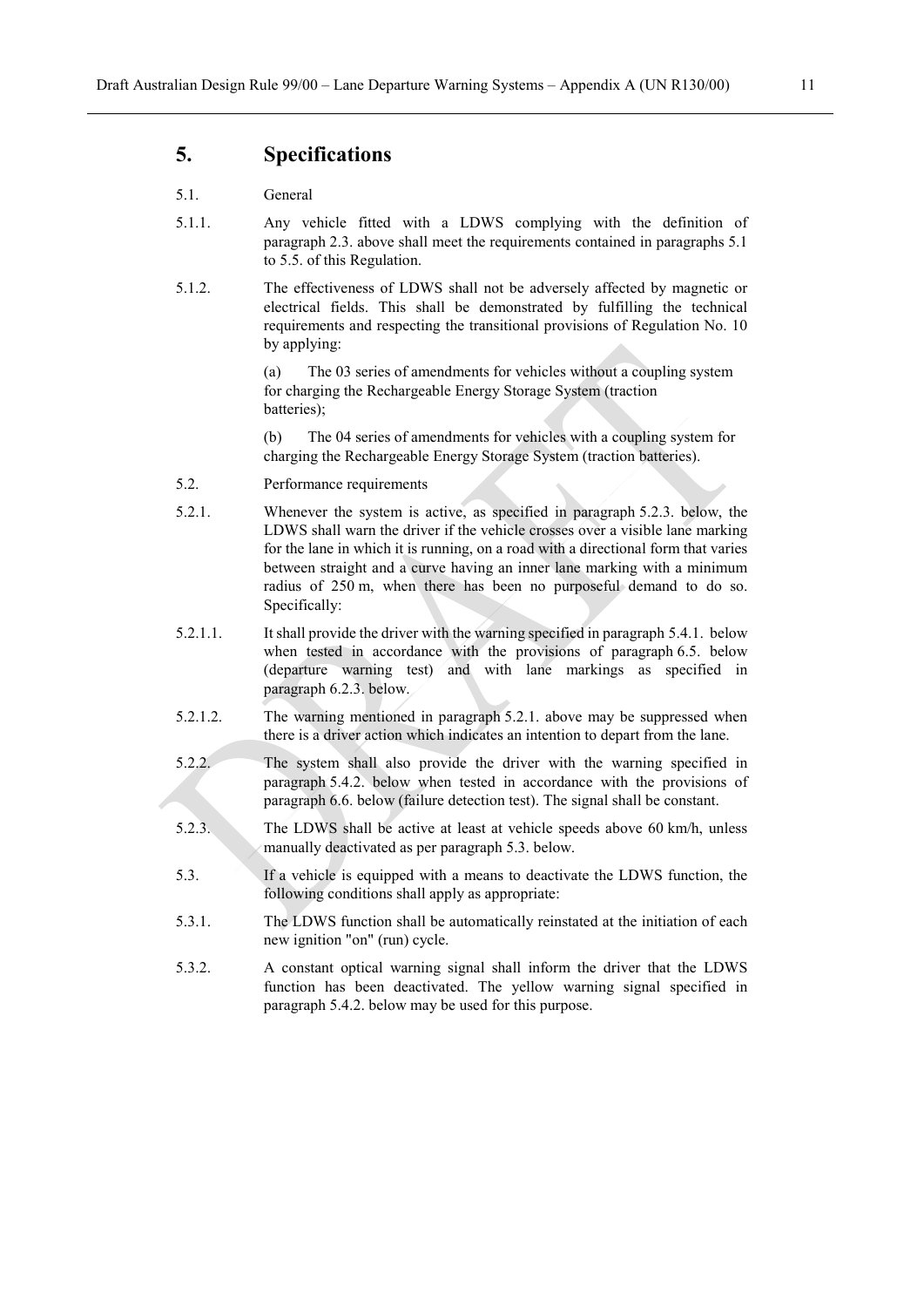| 5.4.1.  | The lane departure warning referred to in paragraph 5.2.1. above shall be<br>noticeable by the driver and be provided by:                                    |  |  |  |  |  |
|---------|--------------------------------------------------------------------------------------------------------------------------------------------------------------|--|--|--|--|--|
|         | At least two warning means out of optical, acoustic and haptic, or<br>(a)                                                                                    |  |  |  |  |  |
|         | One warning means out of haptic and acoustic, with spatial indication<br>(b)<br>about the direction of unintended drift of the vehicle.                      |  |  |  |  |  |
| 5.4.1.1 | Where an optical signal is used for the lane departure warning, it may use the<br>follows woming gianal as mostlied in noncoural $5.4.2$ holem in a floabing |  |  |  |  |  |

5.4. Warning indication

- failure warning signal as specified in paragraph 5.4.2. below in a flashing mode.
- 5.4.2. The failure warning referred to in paragraph 5.2.2. above shall be a yellow optical warning signal.
- 5.4.3. The LDWS optical warning signals shall be activated either when the ignition (start) switch is turned to the "on" (run) position or when the ignition (start) switch is in a position between the "on" (run) and "start" that is designated by the manufacturer as a check position (initial system (power-on)). This requirement does not apply to warning signals shown in a common space.
- 5.4.4. The optical warning signals shall be visible even by daylight; the satisfactory condition of the signals must be easily verifiable by the driver from the driver's seat.
- 5.4.5. When the driver is provided with an optical warning signal to indicate that the LDWS is temporarily not available, for example due to inclement weather conditions, the signal shall be constant. The failure warning signal specified in paragraph 5.4.2. above may be used for this purpose.
- 5.5. Provisions for the periodic technical inspection
- 5.5.1. At a periodic technical inspection it shall be possible to confirm the correct operational status of the LDWS by a visible observation of the failure warning signal status, following a "power-ON" (off–system OK, on–system fault present).

In the case of the failure warning signal being in a common space, the common space must be observed to be functional prior to the failure warning signal status check.

5.5.2. At the time of type-approval, the means to protect against simple unauthorized modification of the operation of the failure warning signal chosen by the manufacturer shall be confidentially outlined.

> Alternatively, this protection requirement is fulfilled when a secondary means of checking the correct operational status of the LDWS is available.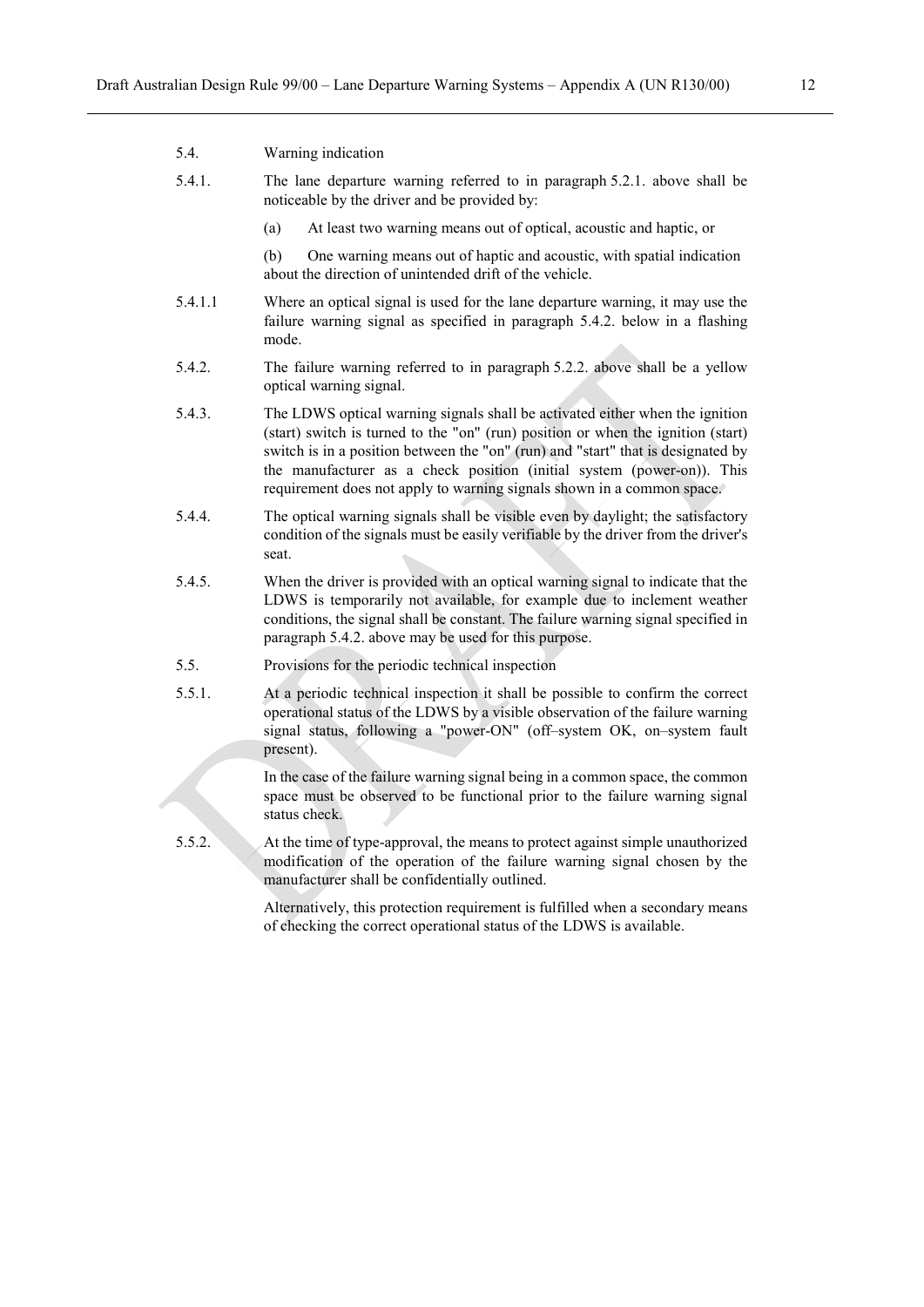#### **6. Test procedure**

- 6.1. The manufacturer shall provide a brief documentation package which gives access to the basic design of the system and, if applicable, the means by which it is linked to other vehicle systems. The function of the system shall be explained and the documentation shall describe how the operational status of the system is checked, whether there is an influence on other vehicle systems, and the method(s) used in establishing the situations which will result in a failure warning signal being displayed.
- 6.2. Test conditions
- 6.2.1. The test shall be performed on a flat**,** dry asphalt or concrete surface.
- 6.2.2. The ambient temperature shall be between  $0^{\circ}$  C and  $45^{\circ}$  C.
- 6.2.3. Visible lane markings
- 6.2.3.1. The visible lane markings used in the lane departure warning tests of paragraph 6.5. below shall be those of one of the Contracting Parties as identified in Annex 3 to this Regulation, with the markings being in good condition and of a material conforming to the standard for visible lane markings of that Contracting Party. The visible lane marking layout used for the testing shall be recorded.
- 6.2.3.2. The vehicle manufacturer shall demonstrate, through the use of documentation, compliance with all the other lane markings identified in Annex 3 to this Regulation. Any such documentation shall be appended to the test report.
- 6.2.3.3. In the case the vehicle type may be equipped with different variants of the LDWS with regional specific adjustments; the manufacturer shall demonstrate through documentation that the requirements of this Regulation are fulfilled in all variants.
- 6.2.4. The test shall be performed under visibility conditions that allow safe driving at the required test speed.
- 6.3. Vehicle conditions
- 6.3.1. Test weight

The vehicle may be tested at any condition of load, the distribution of the mass among the axles being that stated by the vehicle manufacturer without exceeding any of the maximum permissible mass for each axle. No alteration shall be made once the test procedure has begun. The vehicle manufacturer shall demonstrate through the use of documentation that the system works at all conditions of load.

- 6.3.2. The vehicle shall be tested at the tyre pressures recommended by the vehicle manufacturer.
- 6.3.3. In the case where the LDWS is equipped with a user-adjustable warning threshold, the test as specified in paragraph 6.5. below shall be performed with the warning threshold set at its maximum lane departure setting. No alteration shall be made once the test procedure has begun.
- 6.4. Optical warning signal verification test

With the vehicle stationary check that the optical warning signal(s) comply with the requirements of paragraph 5.4.3. above.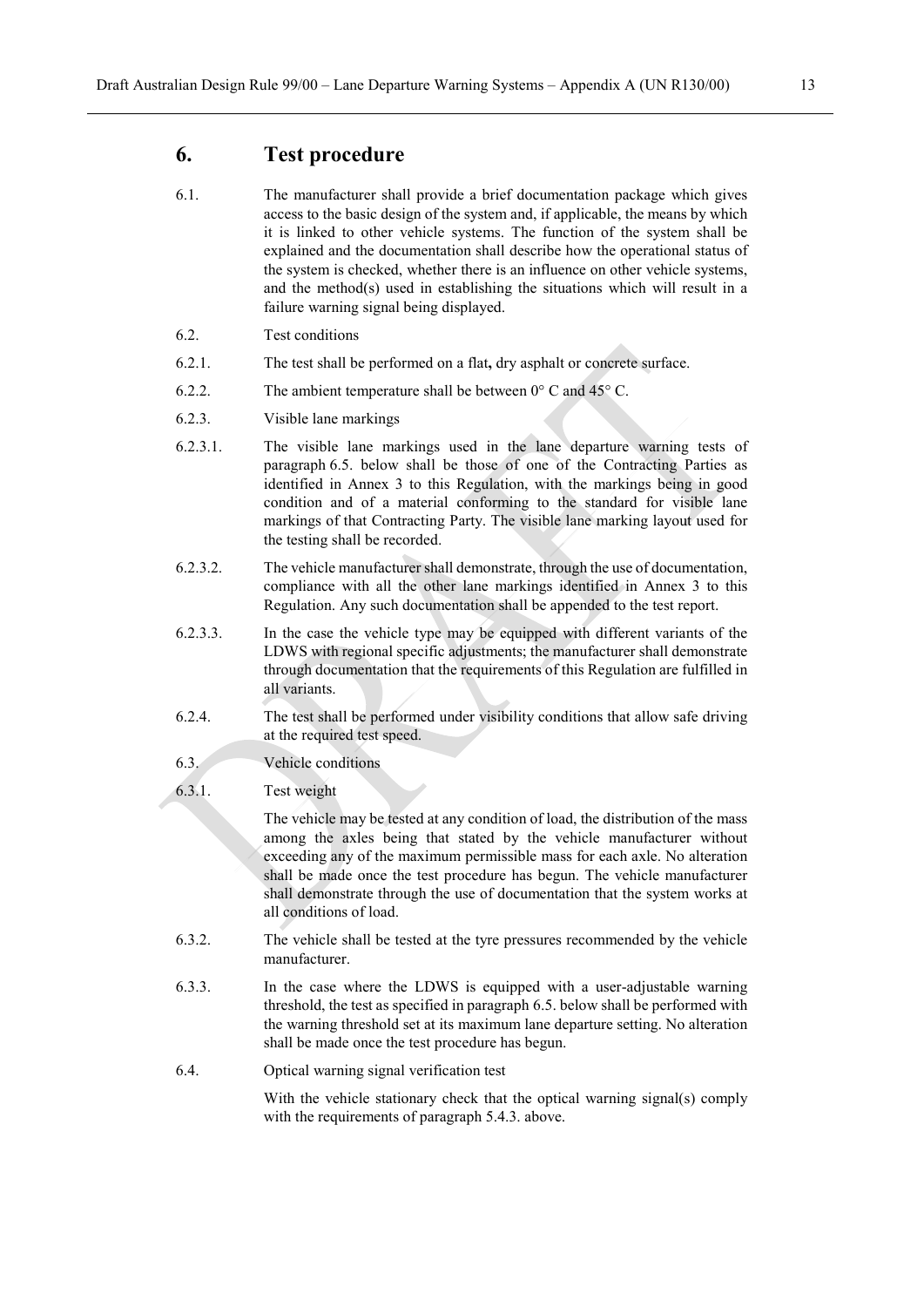6.5. Lane departure warning test

the key.

| 6.5.1  | Drive the vehicle at a speed of 65 km/h $+/- 3$ km/h into the centre of the test<br>lane in a smooth manner so that the attitude of the vehicle is stable.                                                                                                                                                                                                                                                                                                                                                  |
|--------|-------------------------------------------------------------------------------------------------------------------------------------------------------------------------------------------------------------------------------------------------------------------------------------------------------------------------------------------------------------------------------------------------------------------------------------------------------------------------------------------------------------|
|        | Maintaining the prescribed speed, gently drift the vehicle, either to the left or<br>the right, at a rate of departure of between $0.1$ and $0.8$ m/s so that the vehicle<br>crosses the lane marking. Repeat the test at a different rate of departure within<br>the range $0.1$ and $0.8$ m/s.                                                                                                                                                                                                            |
|        | Repeat the above tests drifting in the opposite direction.                                                                                                                                                                                                                                                                                                                                                                                                                                                  |
| 6.5.2. | The LDWS shall provide the lane departure warning indication mentioned in<br>paragraph 5.4.1. above at the latest when the outside of the tyre of the vehicle's<br>front wheel closest to the lane markings crosses a line 0.3 m beyond the outside<br>edge of the visible lane marking to which the vehicle is being drifted.                                                                                                                                                                              |
| 6.6.   | Failure detection test                                                                                                                                                                                                                                                                                                                                                                                                                                                                                      |
| 6.6.1. | Simulate a LDWS failure, for example by disconnecting the power source to<br>any LDWS component or disconnecting any electrical connection between<br>LDWS components. The electrical connections for the failure warning signal<br>of paragraph 5.4.2. above and the LDWS disable control of paragraph 5.3.<br>above shall not be disconnected when simulating a LDWS failure.                                                                                                                             |
| 6.6.2. | The failure warning signal mentioned in paragraph 5.4.2.above shall be<br>activated and remain activated while the vehicle is being driven and be<br>reactivated after a subsequent ignition "off" ignition "on" cycle as long as the<br>simulated failure exists.                                                                                                                                                                                                                                          |
| 6.7.   | Deactivation Test                                                                                                                                                                                                                                                                                                                                                                                                                                                                                           |
| 6.7.1  | If the vehicle is equipped with means to deactivate the LDWS, turn the ignition<br>(start) switch to the "on" (run) position and deactivate the LDWS. The warning<br>signal mentioned in paragraph 5.3.2. above shall be activated. Turn the ignition<br>(start) switch to the "off" position. Again, turn the ignition (start) switch to the<br>"on" (run) position and verify that the previously activated warning signal is<br>not reactivated, thereby indicating that the LDWS has been reinstated as |

**7. Modification of vehicle type and extension of approval**

7.1. Every modification of the vehicle type as defined in paragraph 2.2. of this Regulation shall be notified to the Type Approval Authority which approved the vehicle type. The Type Approval Authority may then either:

specified in paragraph 5.3.1. above. If the ignition system is activated by means of a "key", the above requirement shall be fulfilled without removing

- 7.1.1. Consider that the modifications made do not have an adverse effect on the conditions of the granting of the approval and grant an extension of approval;
- 7.1.2. Consider that the modifications made affect the conditions of the granting of the approval and require further tests or additional checks before granting an extension of approval.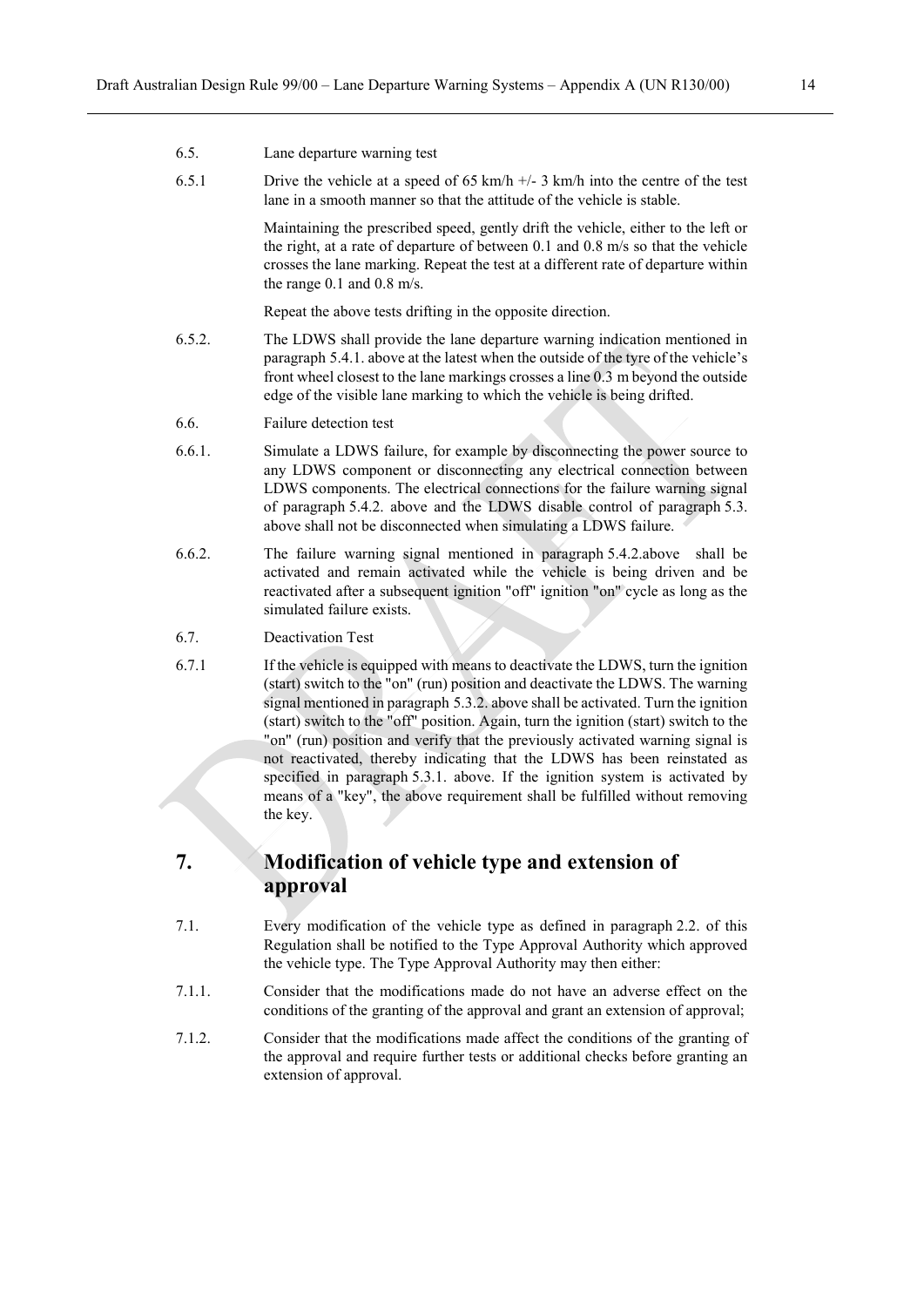- 7.2. Confirmation or refusal of approval, specifying the alterations, shall be communicated by the procedure specified in paragraph 4.3. above to the Contracting Parties to the Agreement applying this Regulation.
- 7.3. The Type Approval Authority shall inform the other Contracting Parties of the extension by means of the communication form which appears in Annex 1 to this Regulation. It shall assign a serial number to each extension, to be known as the extension number.

#### **8. Conformity of production**

- 8.1. Procedures concerning conformity of production shall conform to the general provisions defined in Article 2 and Schedule 1 to the Agreement (E/ECE/TRANS/505/Rev.3) and meet the following requirements:
- 8.2. A vehicle approved pursuant to this Regulation shall be so manufactured as to conform to the type approved by meeting the requirements of paragraph 5. above;
- 8.3. The Type Approval Authority which has granted the approval may at any time verify the conformity of control methods applicable to each production unit. The normal frequency of such inspections shall be once every two years.

# **9. Penalties for non-conformity of production**

- 9.1. The approval granted in respect of a vehicle type pursuant to this Regulation may be withdrawn if the requirements laid down in paragraph 8. above are not complied with.
- 9.2. If a Contracting Party withdraws an approval it had previously granted, it shall forthwith so notify the other Contracting Parties applying this Regulation by sending them a communication form conforming to the model in Annex 1 to this Regulation.

#### **10. Production definitively discontinued**

If the holder of the approval completely ceases to manufacture a type of vehicle approved in accordance with this Regulation, he shall so inform the Type Approval Authority which granted the approval, which in turn shall forthwith inform the other Contracting Parties to the Agreement applying this Regulation by means of a communication form conforming to the model in Annex 1 to this Regulation.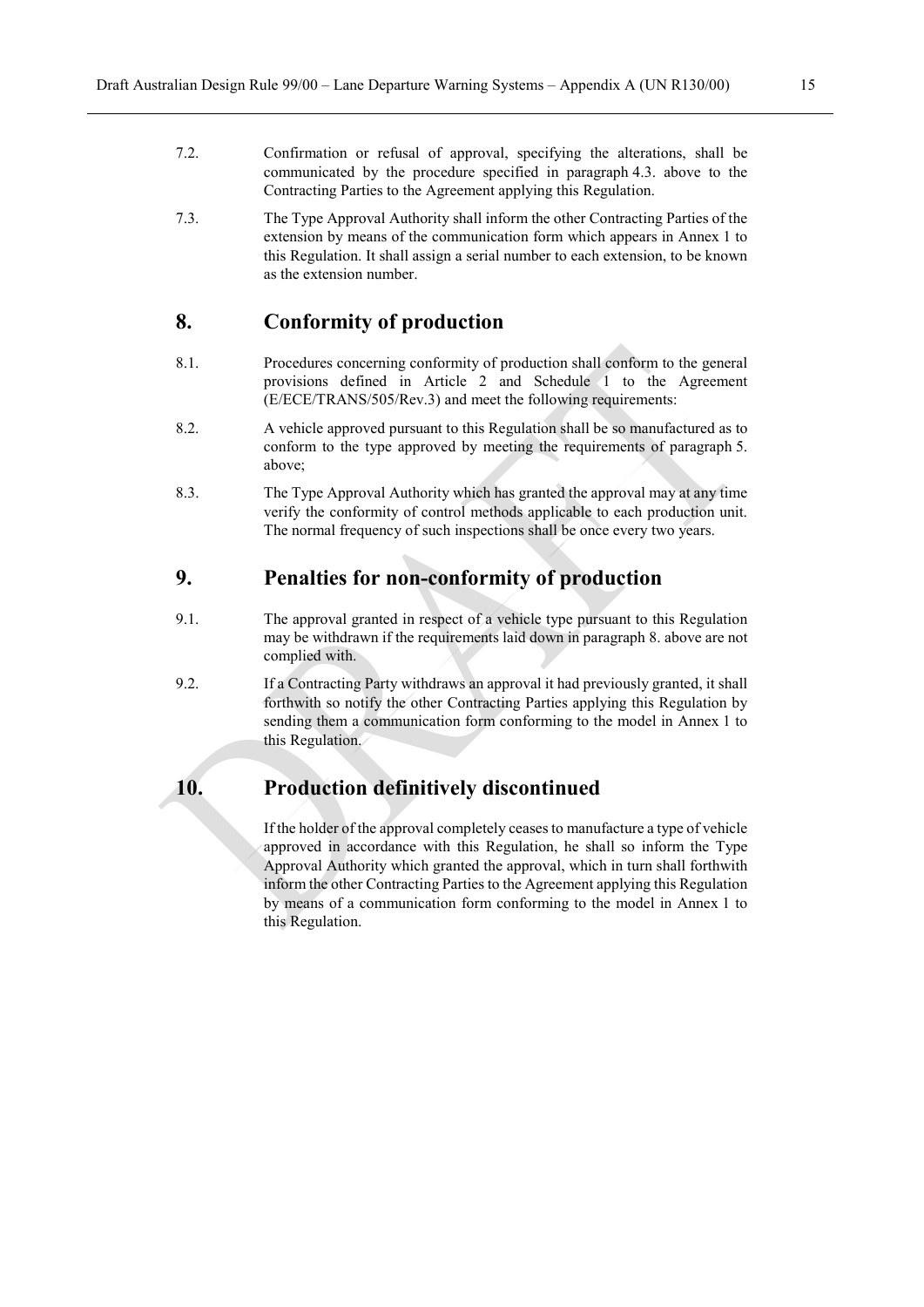# **11. Names and addresses of the Technical Services responsible for conducting approval tests and of Type Approval Authorities**

The Contracting Parties to the Agreement applying this Regulation shall communicate to the United Nations Secretariat the names and addresses of the Technical Services responsible for conducting approval tests and of the Type Approval Authorities which grant approval and to which forms certifying approval or extension or refusal or withdrawal of approval are to be sent.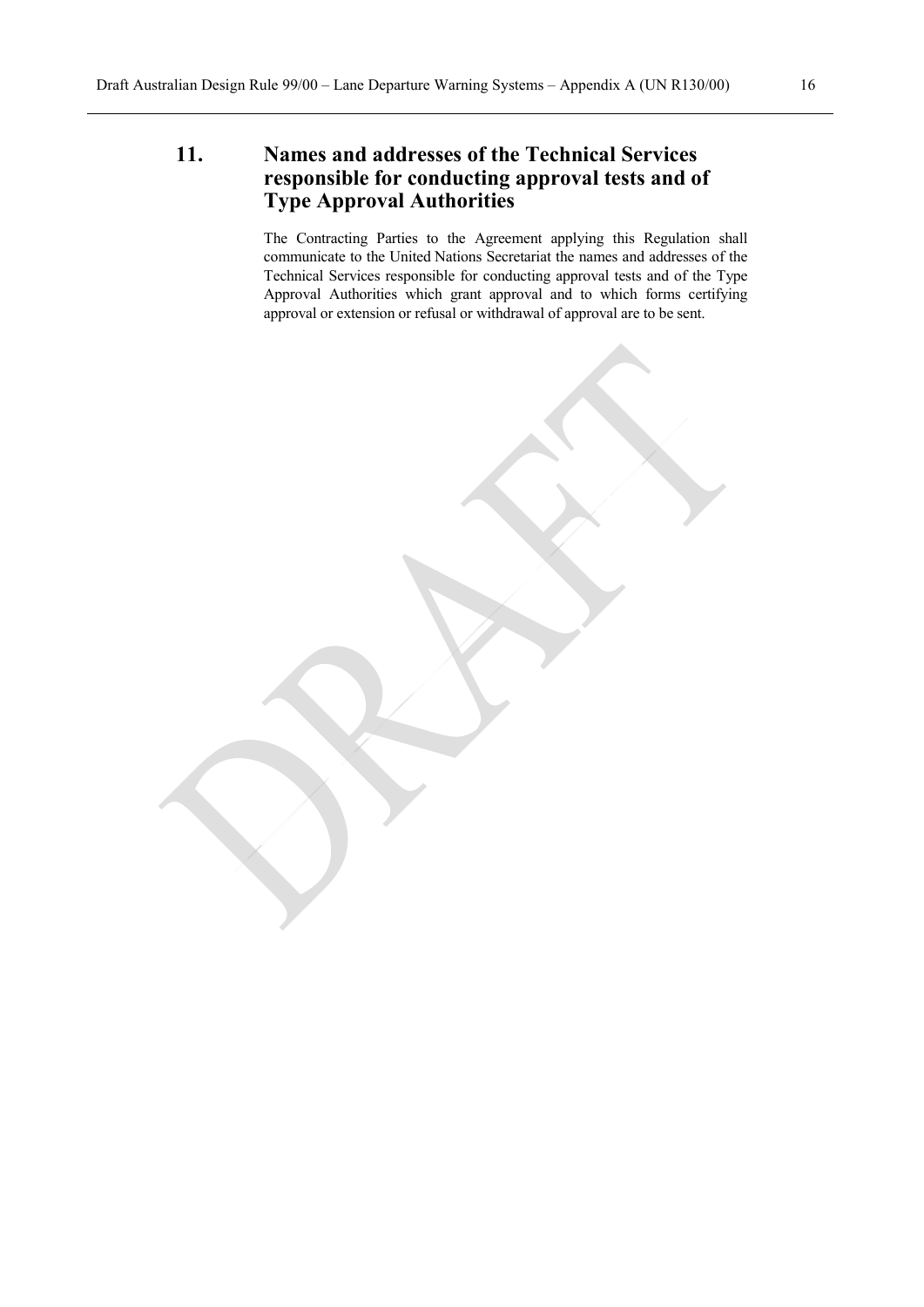#### **Annex 1**

# **Communication**

(Maximum format: A4 (210 x 297 mm))

|     | issued by:                                                                                                                                          | (Name of administration)<br> |
|-----|-----------------------------------------------------------------------------------------------------------------------------------------------------|------------------------------|
|     | Concerning: <sup>2</sup><br>Approval granted<br>Approval extended<br>Approval refused<br>Approval withdrawn<br>Production definitively discontinued |                              |
|     | of a type of vehicle with regard to the Lane Departure Warning System (LDWS) pursuant to<br>UN Regulation No. 130                                   |                              |
|     |                                                                                                                                                     |                              |
| 1.  |                                                                                                                                                     |                              |
| 2.  |                                                                                                                                                     |                              |
| 3.  |                                                                                                                                                     |                              |
| 4.  | If applicable, name and address of manufacturer's representative:                                                                                   |                              |
| 5.  |                                                                                                                                                     |                              |
| 6.  |                                                                                                                                                     |                              |
| 7.  |                                                                                                                                                     |                              |
| 8.  |                                                                                                                                                     |                              |
| 9.  |                                                                                                                                                     |                              |
| 10. | Approval with regard to the LDWS is granted/refused: <sup>2</sup>                                                                                   |                              |
| 11. |                                                                                                                                                     |                              |
| 12. |                                                                                                                                                     |                              |
| 13. |                                                                                                                                                     |                              |
| 14. | Annexed to this communication are the following documents, bearing the approval                                                                     |                              |
| 15. |                                                                                                                                                     |                              |

<span id="page-16-0"></span><sup>&</sup>lt;sup>1</sup> Distinguishing number of the country which has granted/extended/refused/withdrawn an approval (see approval provisions in the Regulation).

<span id="page-16-1"></span><sup>&</sup>lt;sup>2</sup> Strike out what does not apply.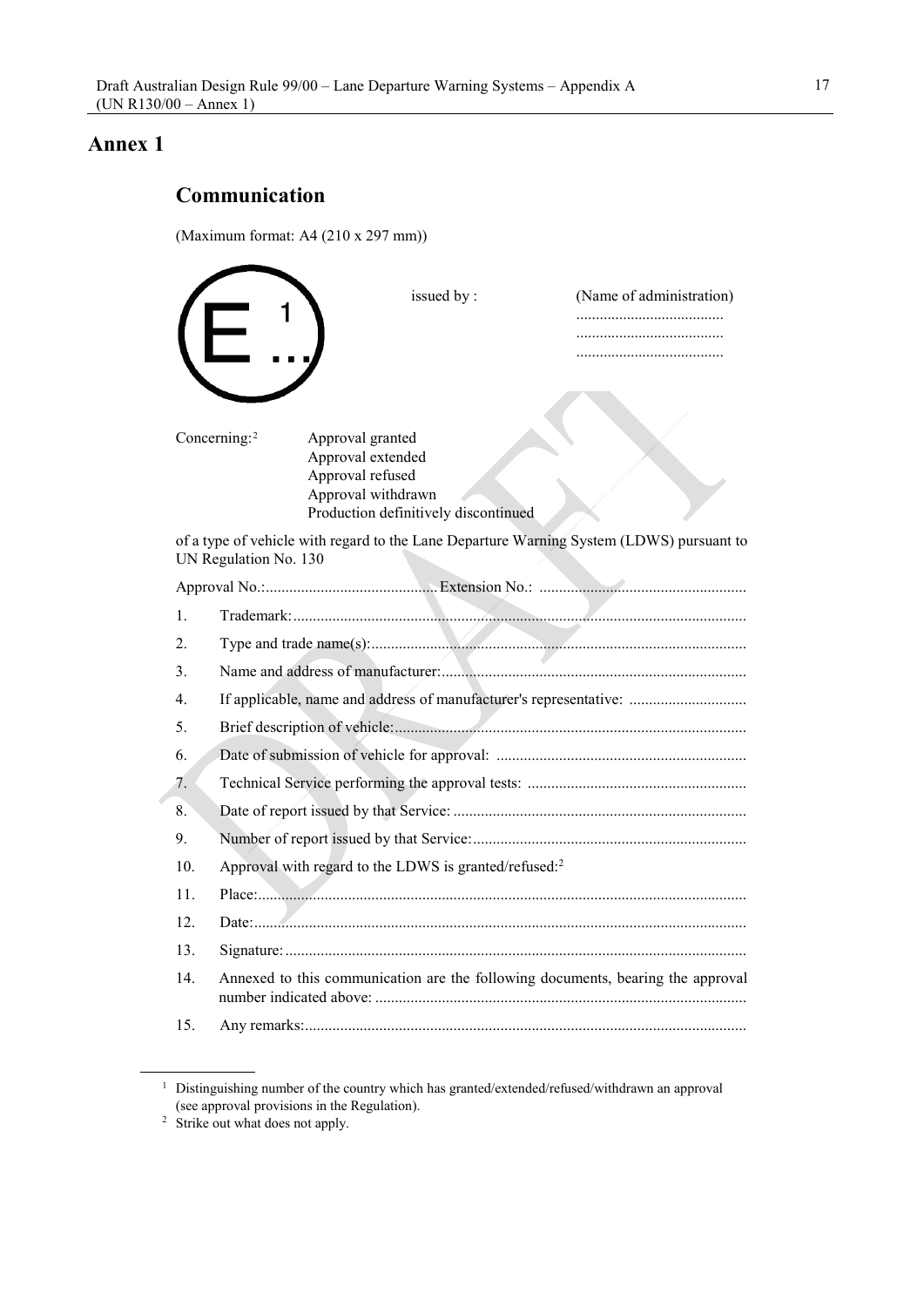# **Annex 2**

# **Arrangements of approval marks**

(see paragraphs 4.4. to 4.4.2. of this Regulation)



 $a = 8$  mm min

The above approval mark affixed to a vehicle shows that the vehicle type concerned has been approved in Belgium (E 6) with regard to the LDWS pursuant to Regulation No. 130. The first two digits of the approval number indicate that the approval was granted in accordance with the requirements of Regulation No. 130 in its original form.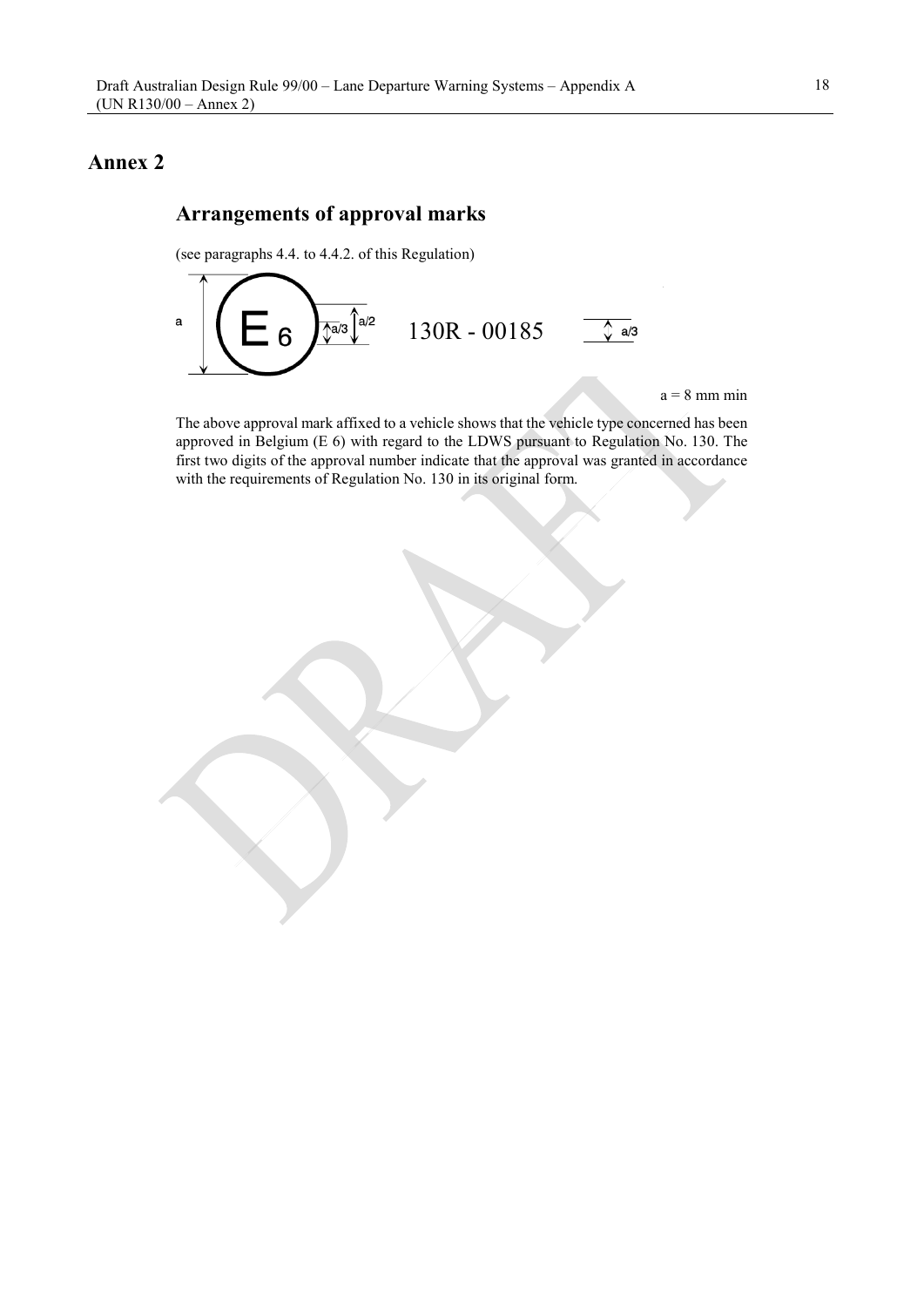# **Annex 3**

# **Visible lane marking identification**

- 1. For the purpose of the approval test referred to in paragraphs 6.2.3. and 6.5. of this Regulation, the test lane width shall be greater than 3.5 m.
- 2. The visible lane markings identified in Table 1 below are assumed to be white, unless otherwise indicated in this annex.
- 3. Table of identified visible lane markings to be used for approval test in accordance with paragraphs 6.2.3. and 6.5. of this Regulation.

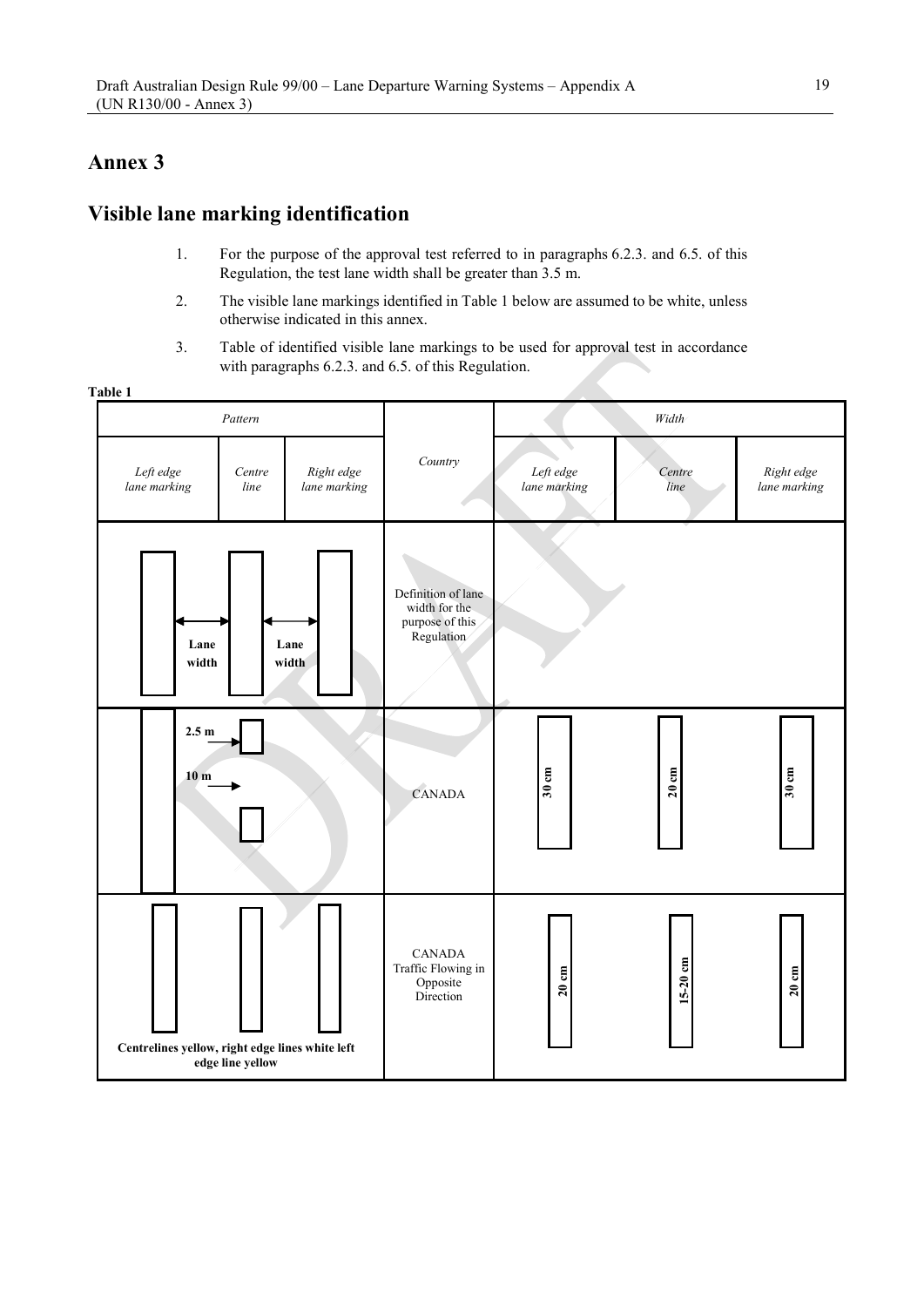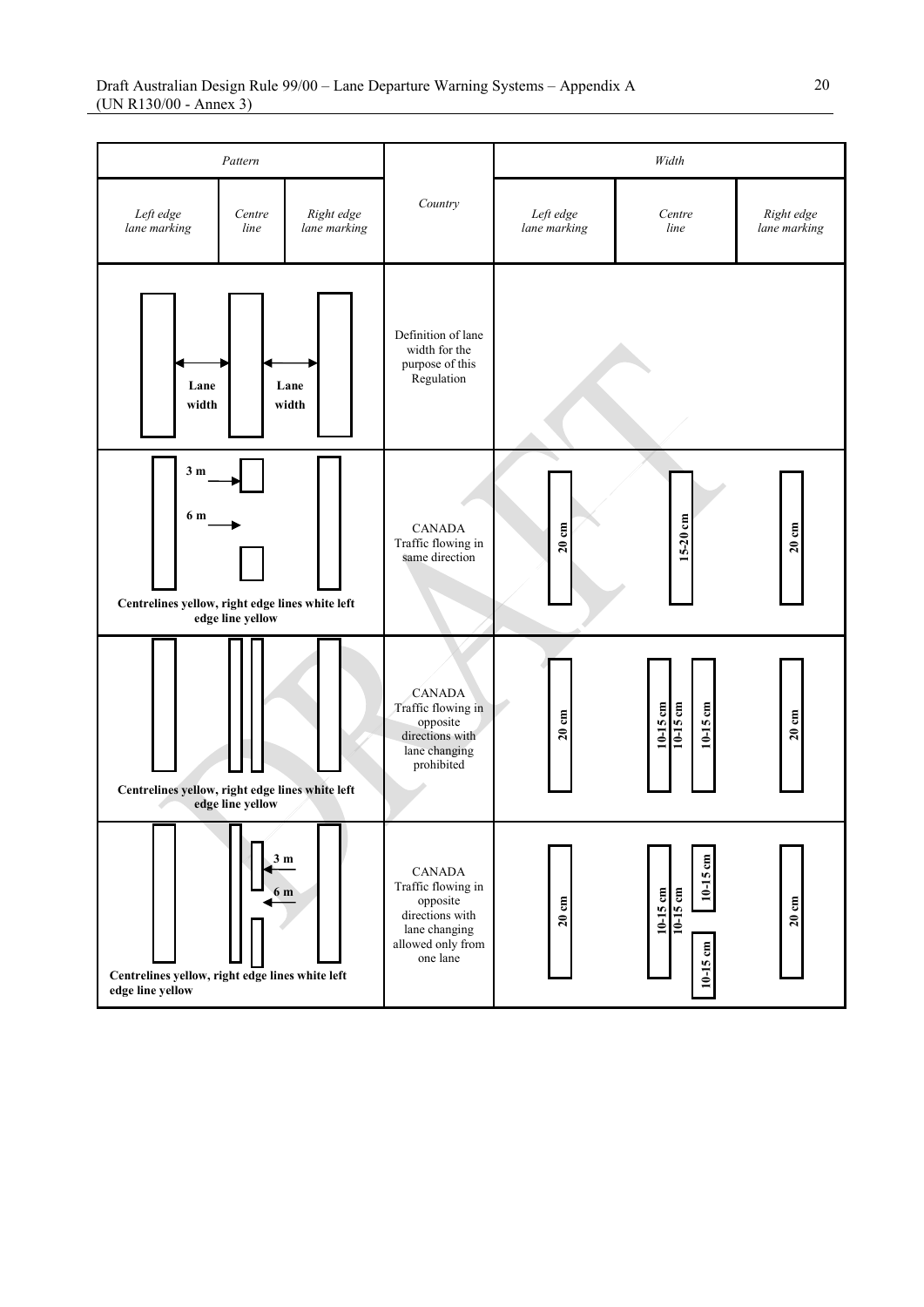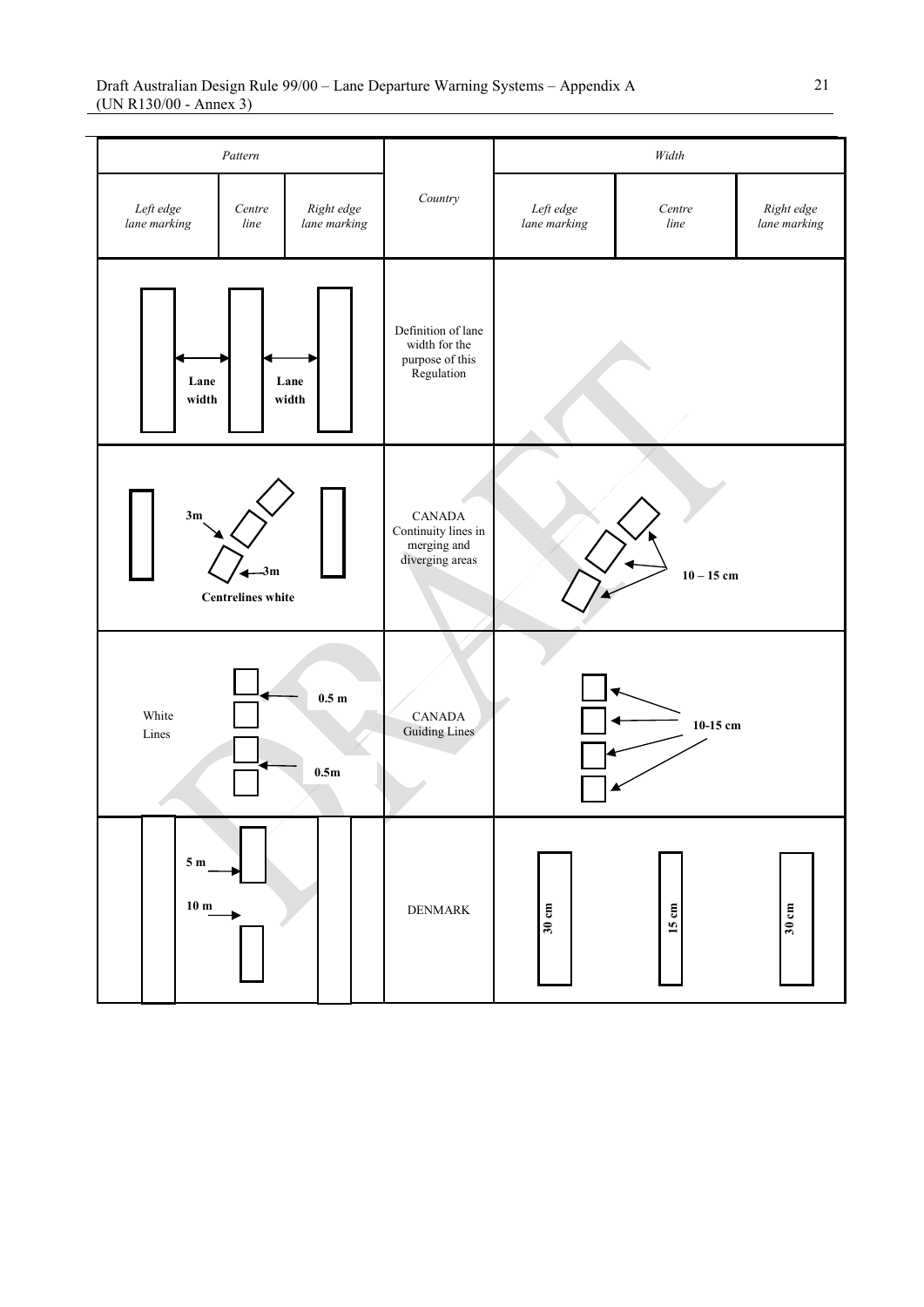| Pattern                                                                   |                                   |  |                                             | $Width$                                                              |                      |                            |                   |
|---------------------------------------------------------------------------|-----------------------------------|--|---------------------------------------------|----------------------------------------------------------------------|----------------------|----------------------------|-------------------|
| Left edge<br>lane marking<br>Right edge<br>Centre<br>lane marking<br>line |                                   |  | Country                                     | ${\it Left}$ edge<br>lane marking                                    | Centre<br>$\it line$ | Right edge<br>lane marking |                   |
|                                                                           | Lane<br>width                     |  | Lane<br>width                               | Definition of lane<br>width for the<br>purpose of this<br>Regulation |                      |                            |                   |
|                                                                           | 3m<br>9 <sub>m</sub>              |  |                                             | <b>FINLAND</b>                                                       | $20 \text{ cm}$      | $10\ {\rm cm}$             | 20cm              |
|                                                                           | 3 <sub>m</sub><br>10 <sub>m</sub> |  | 39 <sub>m</sub><br>$\frac{13 \text{ m}}{2}$ | <b>FRANCE</b><br>Motorway <sup>1</sup>                               | $22.5 \text{ cm}$    | 15 cm                      | $22.5 \text{ cm}$ |
|                                                                           | 3 <sub>m</sub><br>10 <sub>m</sub> |  | 3 <sub>m</sub><br>3.5 m                     | <b>FRANCE</b><br>Highways (4 lanes<br>or $2x2$ lanes)                | 22.5 cm and 37.5 cm  | 15 cm                      | 22.5 cm           |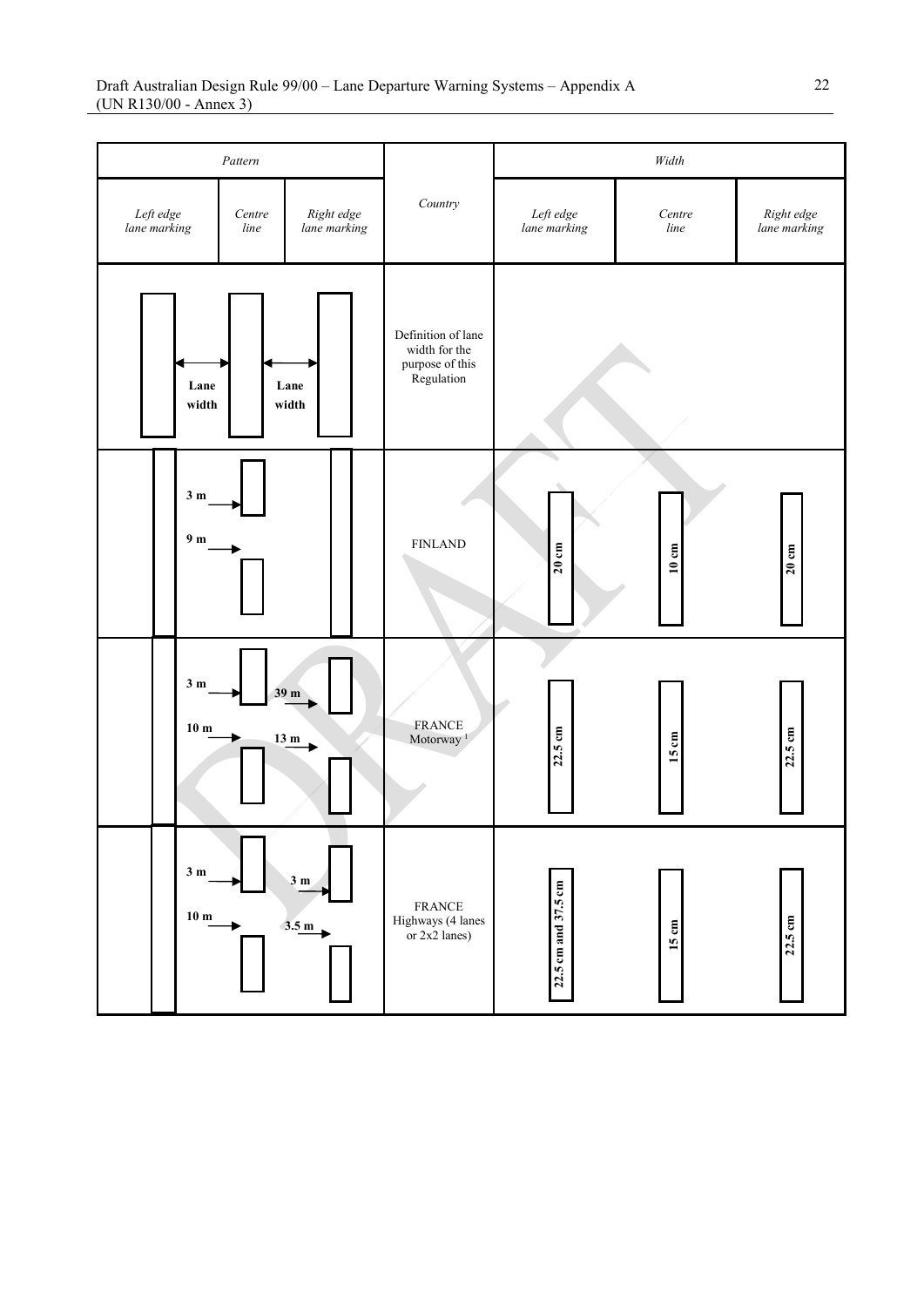| Pattern                                                                   |                        |         |                           |                                                                      | $Width$                    |                 |             |
|---------------------------------------------------------------------------|------------------------|---------|---------------------------|----------------------------------------------------------------------|----------------------------|-----------------|-------------|
| Left edge<br>Right edge<br>Centre<br>lane marking<br>lane marking<br>line |                        | Country | Left edge<br>lane marking | Centre<br>line                                                       | Right edge<br>lane marking |                 |             |
|                                                                           | Lane<br>width          |         | Lane<br>width             | Definition of lane<br>width for the<br>purpose of this<br>Regulation |                            |                 |             |
| 3m<br>$10 \text{ m}$                                                      |                        |         | 3m<br>3.5 m               | <b>FRANCE</b><br>(other roads)                                       | 10 or 12 cm                |                 | 15 or 18 cm |
|                                                                           | 4 <sub>m</sub><br>8 m  |         |                           | <b>GERMANY</b><br>Secondary                                          | $12 \text{ cm}$            | $12 \text{ cm}$ | 12 or 25 cm |
|                                                                           | 6 m<br>12 <sub>m</sub> |         |                           | <b>GERMANY</b><br>Motorway                                           | 15 cm                      | $15 \text{ cm}$ | 30cm        |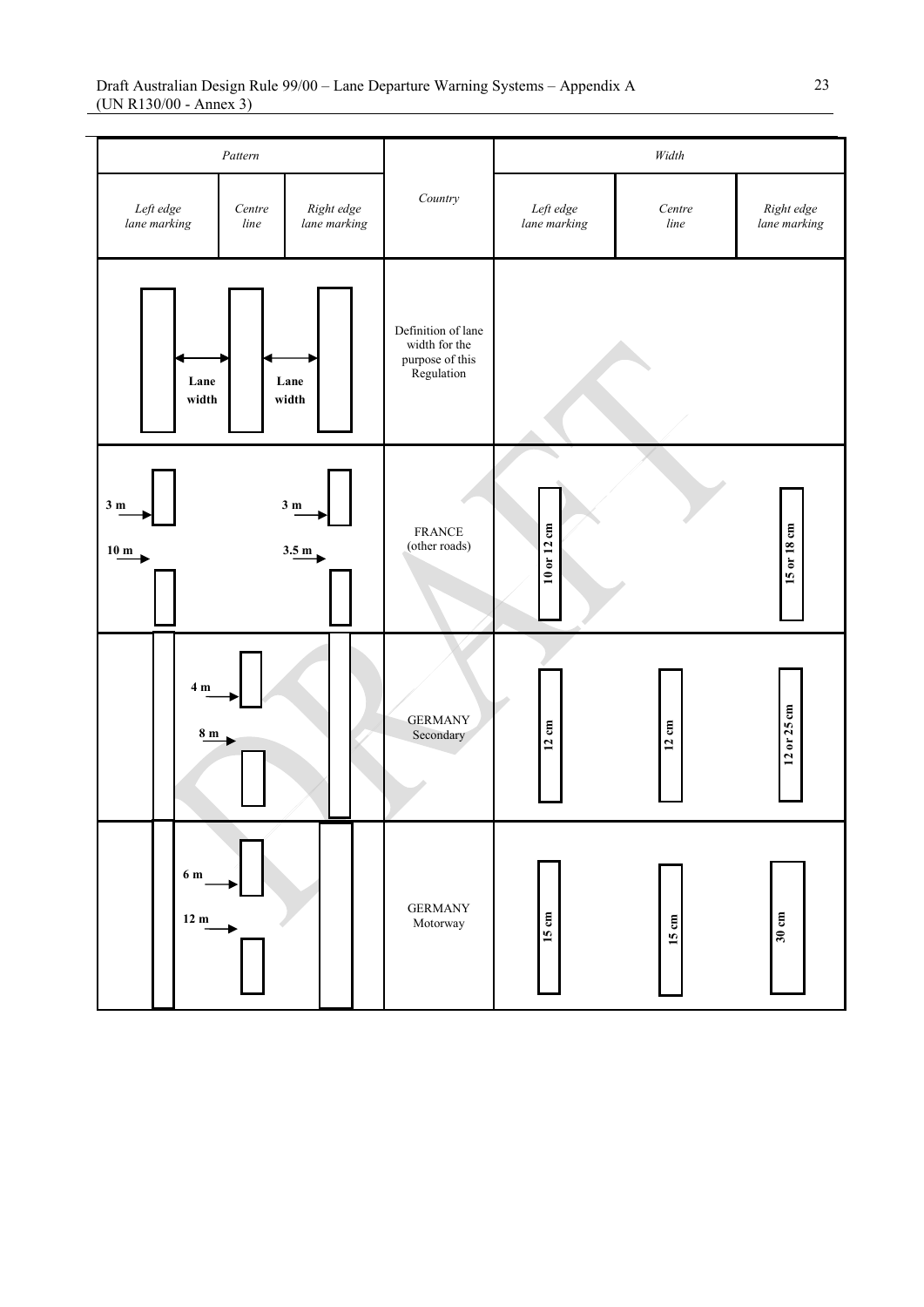| Pattern                                                                   |                |               |                                                                      | $Width$              |                            |                 |
|---------------------------------------------------------------------------|----------------|---------------|----------------------------------------------------------------------|----------------------|----------------------------|-----------------|
| Left edge<br>lane marking<br>Right edge<br>lane marking<br>Centre<br>line |                | $Country$     | Left edge<br>lane marking                                            | Centre<br>$\it line$ | Right edge<br>lane marking |                 |
|                                                                           | Lane<br>width  | Lane<br>width | Definition of lane<br>width for the<br>purpose of this<br>Regulation |                      |                            |                 |
| 3m<br>9 <sub>m</sub>                                                      |                |               | <b>GREECE</b>                                                        | $12 \text{ cm}$      | $12 \text{ cm}$            | $12 \text{ cm}$ |
|                                                                           |                |               |                                                                      |                      |                            |                 |
| $3m -$                                                                    | г<br>$4.5 m -$ |               | $\sf ITALY$<br>Secondary and<br>Local                                | 12 or 15 cm          | 10 or 12 cm                | $12$ or $15$ cm |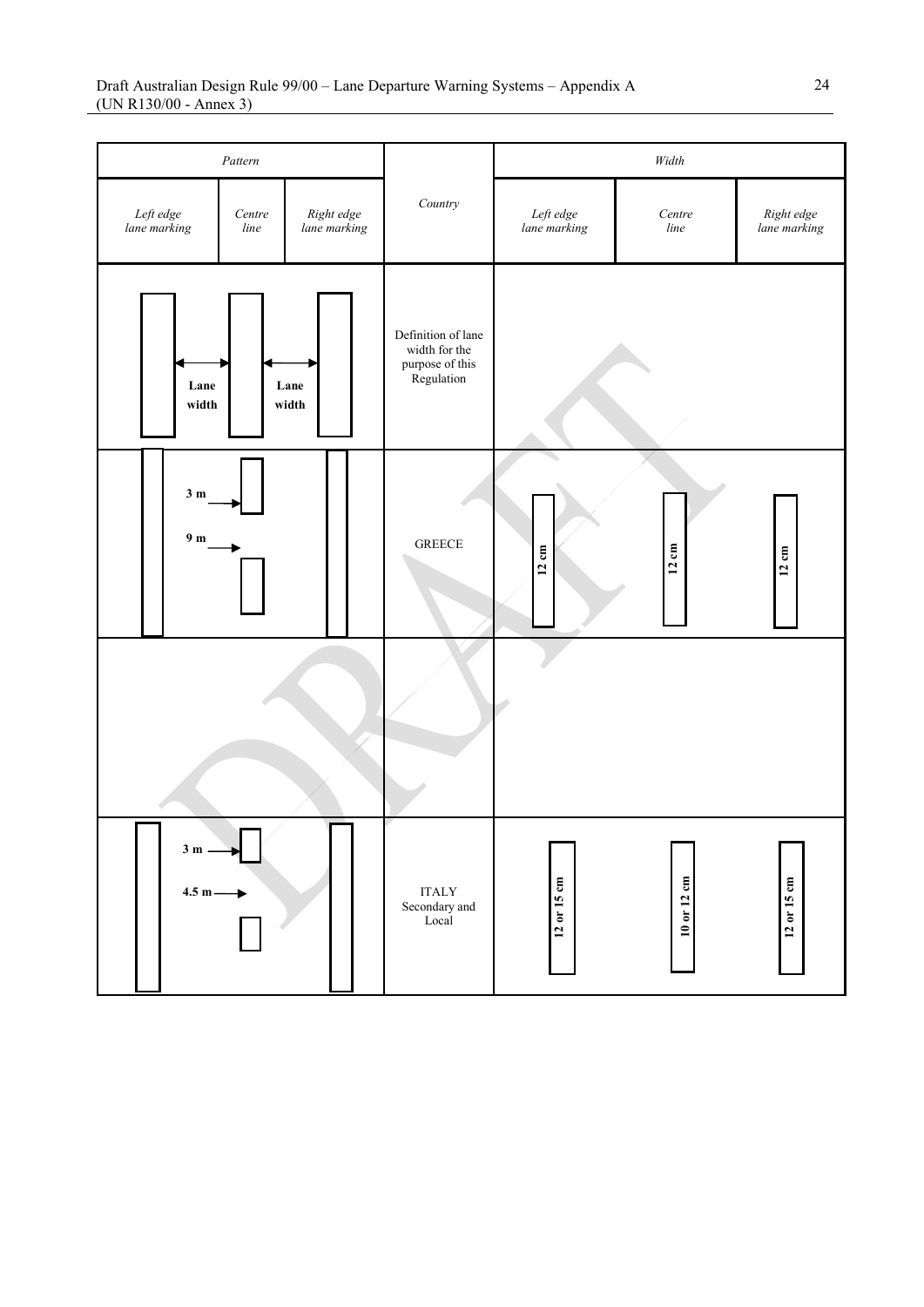|                               | Pattern        |                            |                                                                      |                           | $Width$         |                            |
|-------------------------------|----------------|----------------------------|----------------------------------------------------------------------|---------------------------|-----------------|----------------------------|
| Left edge<br>lane marking     | Centre<br>line | Right edge<br>lane marking | $Country$                                                            | Left edge<br>lane marking | Centre<br>line  | Right edge<br>lane marking |
| Lane<br>width                 |                | Lane<br>width              | Definition of lane<br>width for the<br>purpose of this<br>Regulation |                           |                 |                            |
| $4.5~\mathrm{m}$<br>$7.5 m -$ |                |                            | $\sf ITALY$<br>Motorway                                              | $25 \text{ cm}$           | $15 \text{ cm}$ | $25 \text{ cm}$            |
| $3m$ .<br>$4.5 m -$           |                |                            | <b>ITALY</b><br>Main                                                 | 25 cm                     | 15 cm           | 25cm                       |
|                               |                |                            |                                                                      |                           |                 |                            |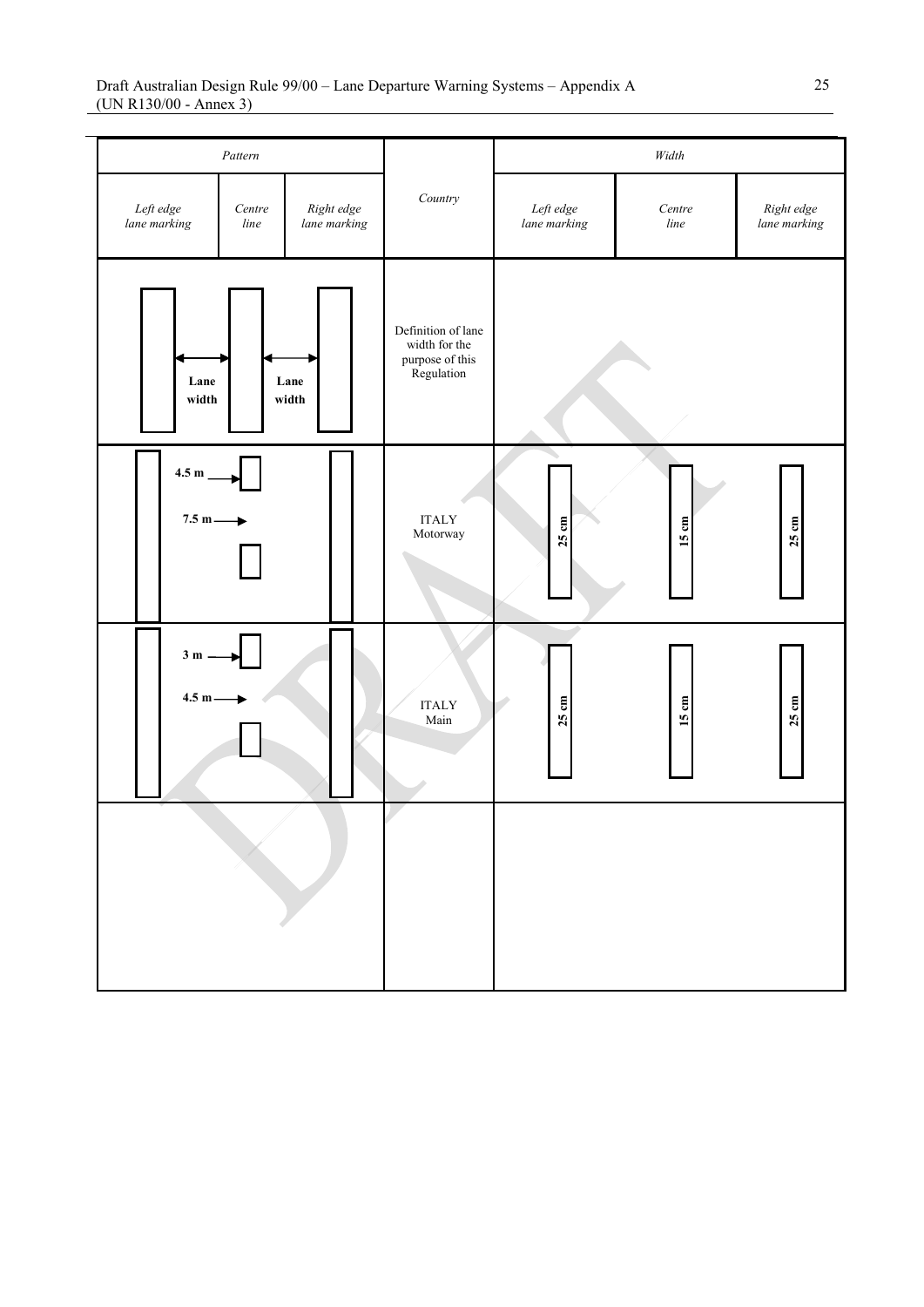| Pattern                   |                                   |                                              |  |                                                                      |                           | $Width$                   |                 |                            |
|---------------------------|-----------------------------------|----------------------------------------------|--|----------------------------------------------------------------------|---------------------------|---------------------------|-----------------|----------------------------|
| Left edge<br>lane marking |                                   | Centre<br>Right edge<br>lane marking<br>line |  |                                                                      | $Country$                 | Left edge<br>lane marking | Centre<br>line  | Right edge<br>lane marking |
|                           | Lane<br>Lane<br>width<br>width    |                                              |  | Definition of lane<br>width for the<br>purpose of this<br>Regulation |                           |                           |                 |                            |
|                           | $4m$<br>8m                        |                                              |  |                                                                      | <b>IRELAND</b>            | 15 cm                     | $10\ {\rm cm}$  | 15 cm                      |
|                           | 4 <sub>m</sub><br>12 m            |                                              |  |                                                                      | <b>JAPAN</b>              | 10 cm                     | 10 cm           | $10 \text{ cm}$            |
|                           | 3 <sub>m</sub><br>$9\ \mathrm{m}$ |                                              |  |                                                                      | THE<br><b>NETHERLANDS</b> | 15 cm                     | $10 \text{ cm}$ | 15 cm                      |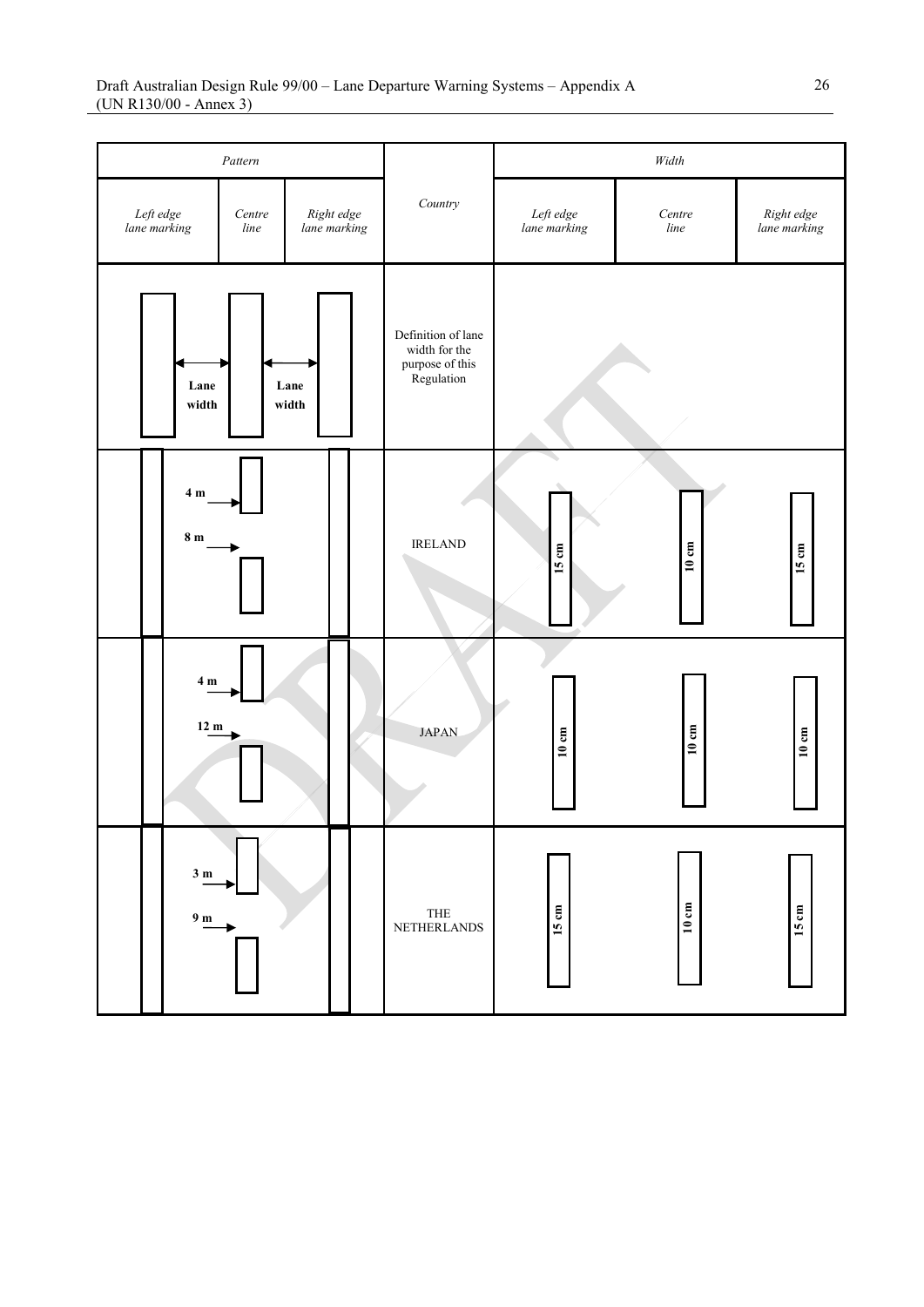|                                              | Pattern                            |                            |                                                                                                      | $Width$                           |                |                            |
|----------------------------------------------|------------------------------------|----------------------------|------------------------------------------------------------------------------------------------------|-----------------------------------|----------------|----------------------------|
| Left edge<br>lane marking                    | Centre<br>line                     | Right edge<br>lane marking | Country                                                                                              | ${\it Left}$ edge<br>lane marking | Centre<br>line | Right edge<br>lane marking |
|                                              | Lane<br>width                      | Lane<br>width              | Definition of lane<br>width for the<br>purpose of this<br>Regulation                                 |                                   |                |                            |
|                                              | 3 <sub>m</sub><br>9 <sub>m</sub>   |                            | <b>NORWAY</b>                                                                                        | $20 \text{ cm}$                   | 15 cm          | 20cm                       |
|                                              | $4\ \mathrm{m}$<br>10 <sub>m</sub> |                            | <b>PORTUGAL</b>                                                                                      | $20 \text{ cm}$                   | 15 cm          | $20 \text{ cm}$            |
| $\mathbf{a}^{\star}$<br>$\mathbf{b}^{\star}$ |                                    |                            | <b>RUSSIAN</b><br><b>FEDERATION</b><br>More than one<br>line in each<br>direction<br>(Basic variant) | $10-20$ cm                        | 10-15 cm       | 10-20 cm                   |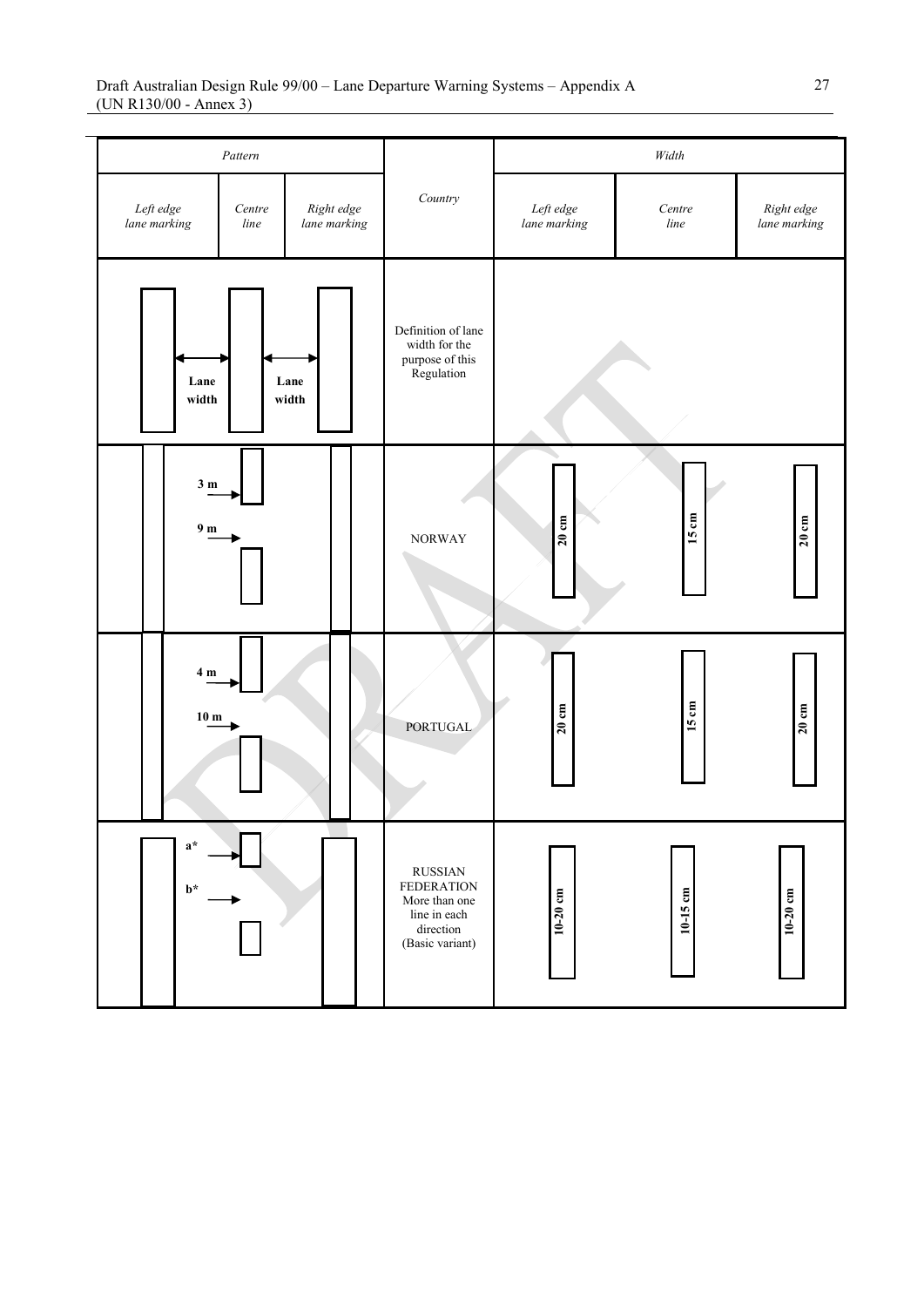|                                                                         | Pattern                     |                            |                                                                                                                                          | Width                                  |                |                            |  |
|-------------------------------------------------------------------------|-----------------------------|----------------------------|------------------------------------------------------------------------------------------------------------------------------------------|----------------------------------------|----------------|----------------------------|--|
| Left edge<br>lane marking                                               | Centre<br>line              | Right edge<br>lane marking | Country                                                                                                                                  | Left edge<br>lane marking              | Centre<br>line | Right edge<br>lane marking |  |
| Lane<br>width                                                           |                             | Lane<br>width              | Definition of lane<br>width for the<br>purpose of this<br>Regulation                                                                     |                                        |                |                            |  |
| $\mathbf{d}^{\star}$                                                    |                             |                            | <b>RUSSIAN</b><br><b>FEDERATION</b><br>More than one<br>line in each<br>direction<br>(Variant 1 with a<br>lane for reversing<br>traffic) | $10-20$ cm<br>$10-20$ cm<br>$10-20$ cm |                |                            |  |
| $a^*$<br>$\mathbf{b}^{\star}$<br>$\mathbf{d}^*$<br>$\mathbf{c}^{\star}$ |                             |                            | <b>RUSSIAN</b><br><b>FEDERATION</b><br>More than one<br>line in each<br>direction<br>(Variant 2 with a<br>lane for reversing<br>traffic) | $10-20$ cm                             | 10-15 cm       | $10-20$ cm                 |  |
|                                                                         | $e^*$<br>$\mathbf{f}^\star$ |                            | <b>RUSSIAN</b><br><b>FEDERATION</b><br>One line in each<br>direction<br>(Variant 1)                                                      | 10-15 cm                               |                | $10 \; \mathrm{cm}$        |  |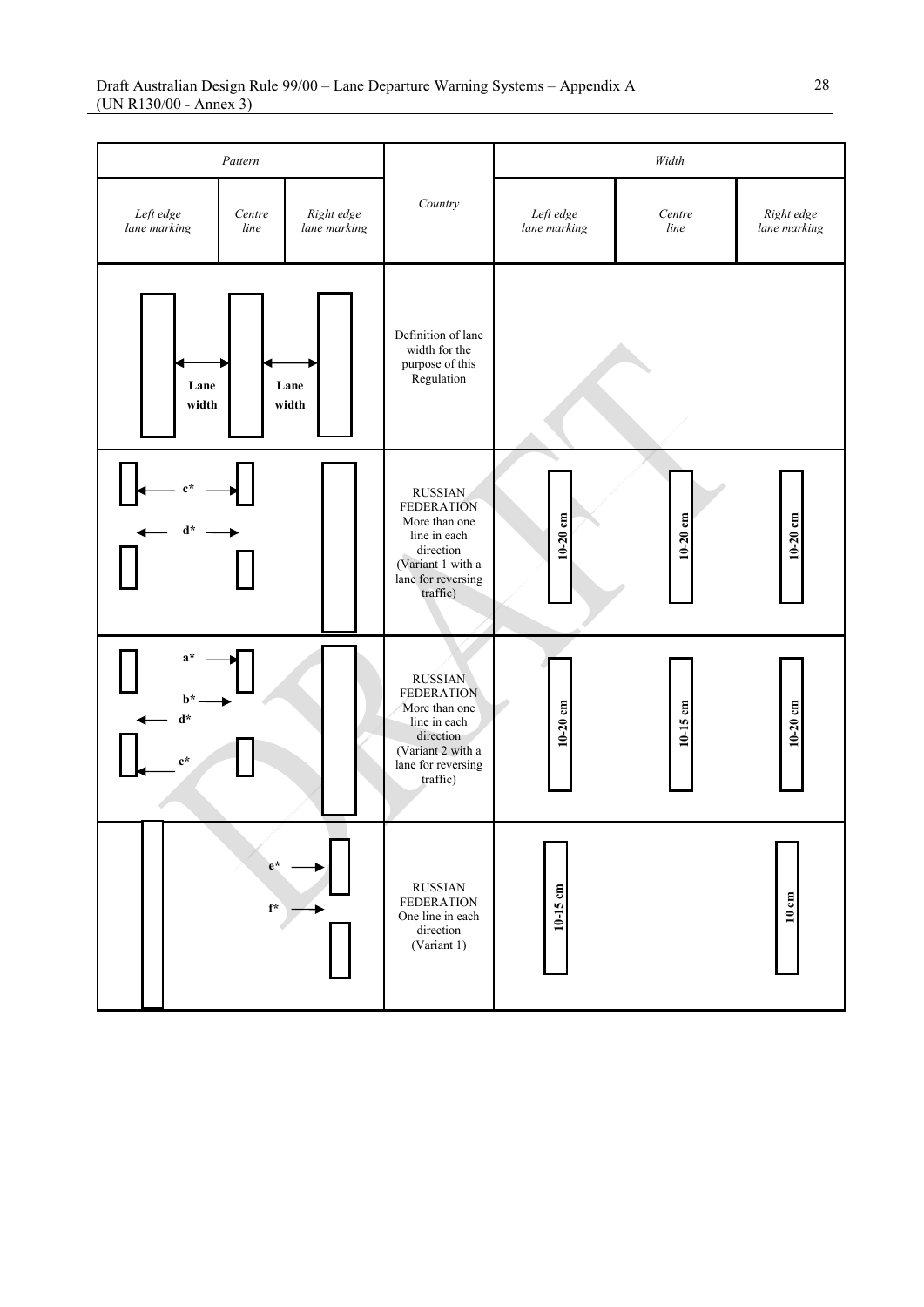|                                     | Pattern                     |                                           |                                                                                     | $Width$                   |                |                            |
|-------------------------------------|-----------------------------|-------------------------------------------|-------------------------------------------------------------------------------------|---------------------------|----------------|----------------------------|
| Left edge<br>Centre<br>lane marking |                             | Right edge<br>lane marking                | Country                                                                             | Left edge<br>lane marking | Centre<br>line | Right edge<br>lane marking |
| Lane<br>width                       |                             | Lane<br>width                             | Definition of lane<br>width for the<br>purpose of this<br>Regulation                |                           |                |                            |
| $a^*$<br>$\mathbf{b}^*$             | $e^*$<br>$\mathbf{f}^\star$ |                                           | <b>RUSSIAN</b><br><b>FEDERATION</b><br>One line in each<br>direction<br>(Variant 2) | $10-15$ cm                |                | $10\ {\rm cm}$             |
| 5m<br>12 m                          |                             | 20 <sub>m</sub><br>$4 \underline{m}$<br>۰ | <b>SPAIN</b>                                                                        | 20cm                      | 10 cm          | 20cm                       |
| $3\ \mathrm{m}$<br>9 <sub>m</sub>   |                             |                                           | <b>SWEDEN</b>                                                                       | $20 \text{ cm}$           | 10 cm          | $20 \text{ cm}$            |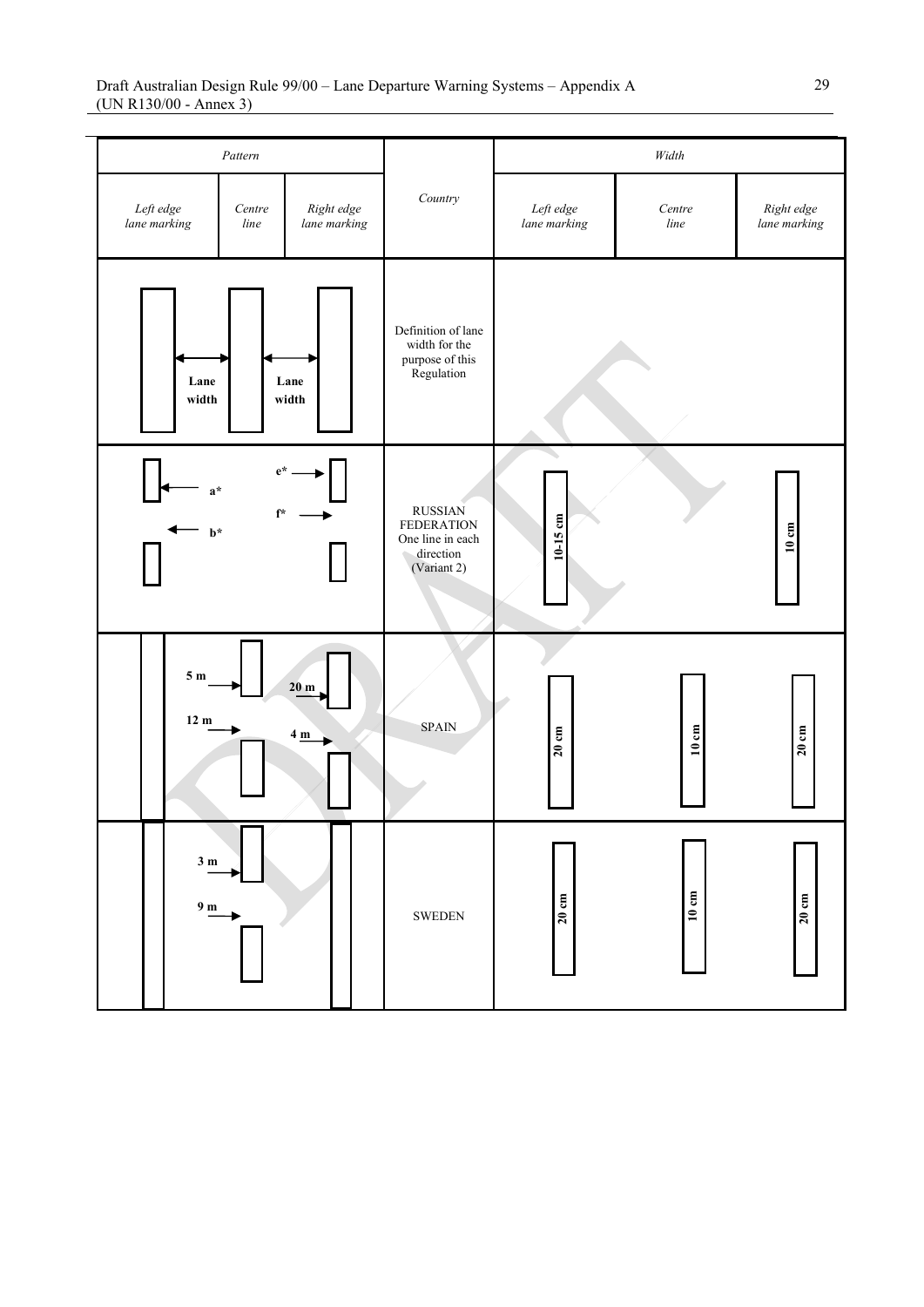| Pattern                            |                                   |                |                            |  |                                                                           | $Width$                   |                |                            |
|------------------------------------|-----------------------------------|----------------|----------------------------|--|---------------------------------------------------------------------------|---------------------------|----------------|----------------------------|
| Left $\emph{edge}$<br>lane marking |                                   | Centre<br>line | Right edge<br>lane marking |  | $Country$                                                                 | Left edge<br>lane marking | Centre<br>line | Right edge<br>lane marking |
| Lane<br>Lane<br>width<br>width     |                                   |                |                            |  | Definition of lane<br>width for the<br>purpose of this<br>Regulation      |                           |                |                            |
|                                    | $6\ {\rm m}$<br>12 m              |                |                            |  | <b>SWITZERLAND</b>                                                        | $20 \text{ cm}$           | 15 cm          | 20cm                       |
|                                    | $2\ \mathrm{m}$<br>$7~\mathrm{m}$ |                |                            |  | $\ensuremath{\mathsf{UNITED}}$<br><b>KINGDOM</b><br>Motorway <sup>1</sup> | $20 \text{ cm}$           | 15 cm          | $20 \text{ cm}$            |
|                                    | 2m<br>7m                          |                |                            |  | <b>UNITED</b><br>$\mathop{\rm KINGDOM}$<br>Dual Carriageway               | 10 or 15 or 20 cm         | 15 cm          | 10 or 15 or 20 cm          |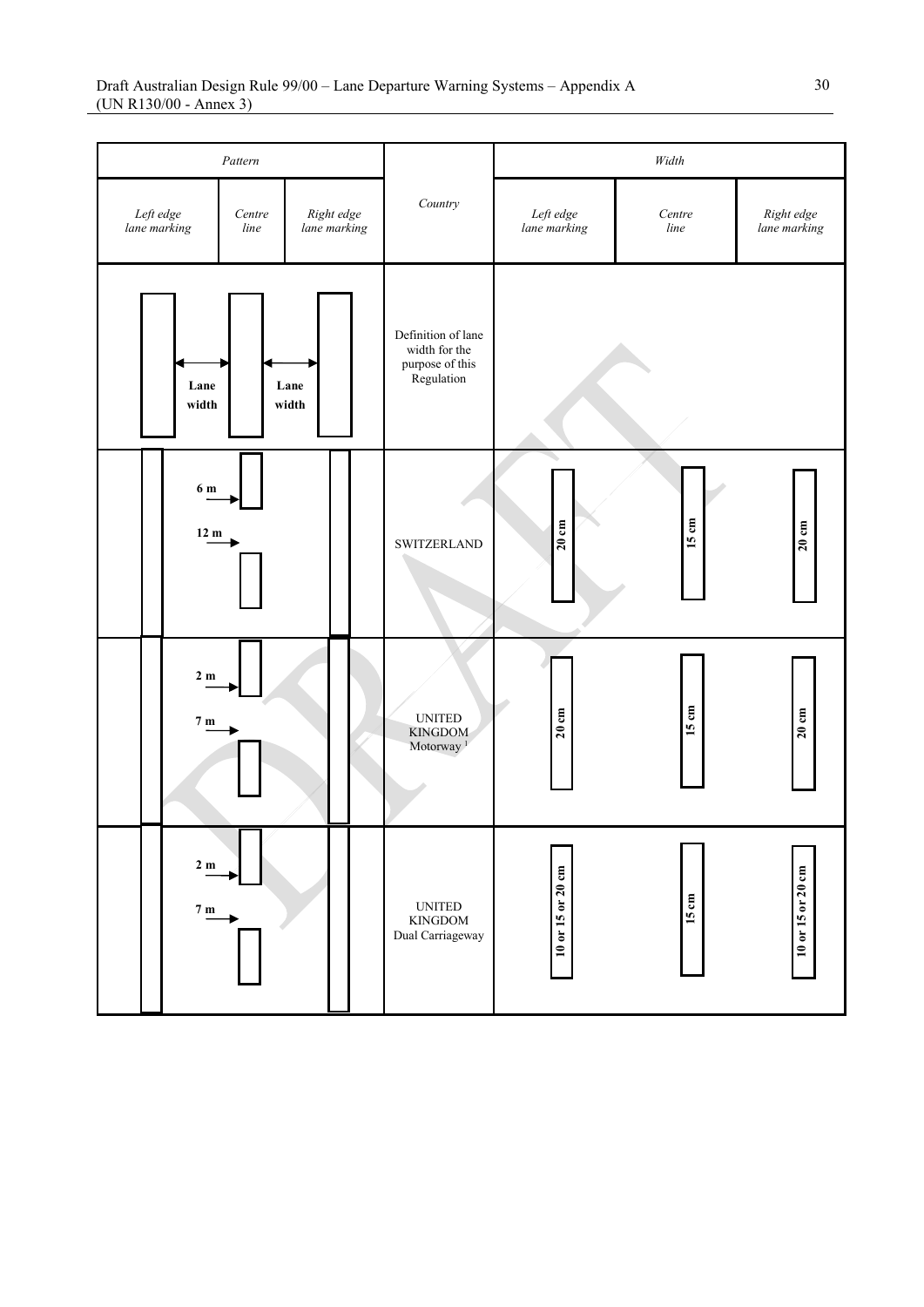

<sup>1</sup> Excepted certain zones (e.g.: slip road, lane for slow vehicles …)

\* *Note:*

For the traffic speed limit up to 60 km/h:

 $a = 1...3$  m;  $b = 3...9$  m;  $a:b = 1:3$ ;

 $c = 3...6$  m;  $d = 1...2$  m;  $c:d = 3:1$ ;

 $e = 1$  m;  $f = 2$  m;  $e: f = 1:2$ 

For the traffic speed limit above 60 km/h:

 $a = 3...4$  m;  $b = 9...12$  m;  $a:b = 1:3$ ;

 $c = 6...9$  m;  $d = 2...3$  m;  $c:d = 3:1$ ;

 $e = 2$  m;  $f = 4$  m;  $e: f = 1:2$